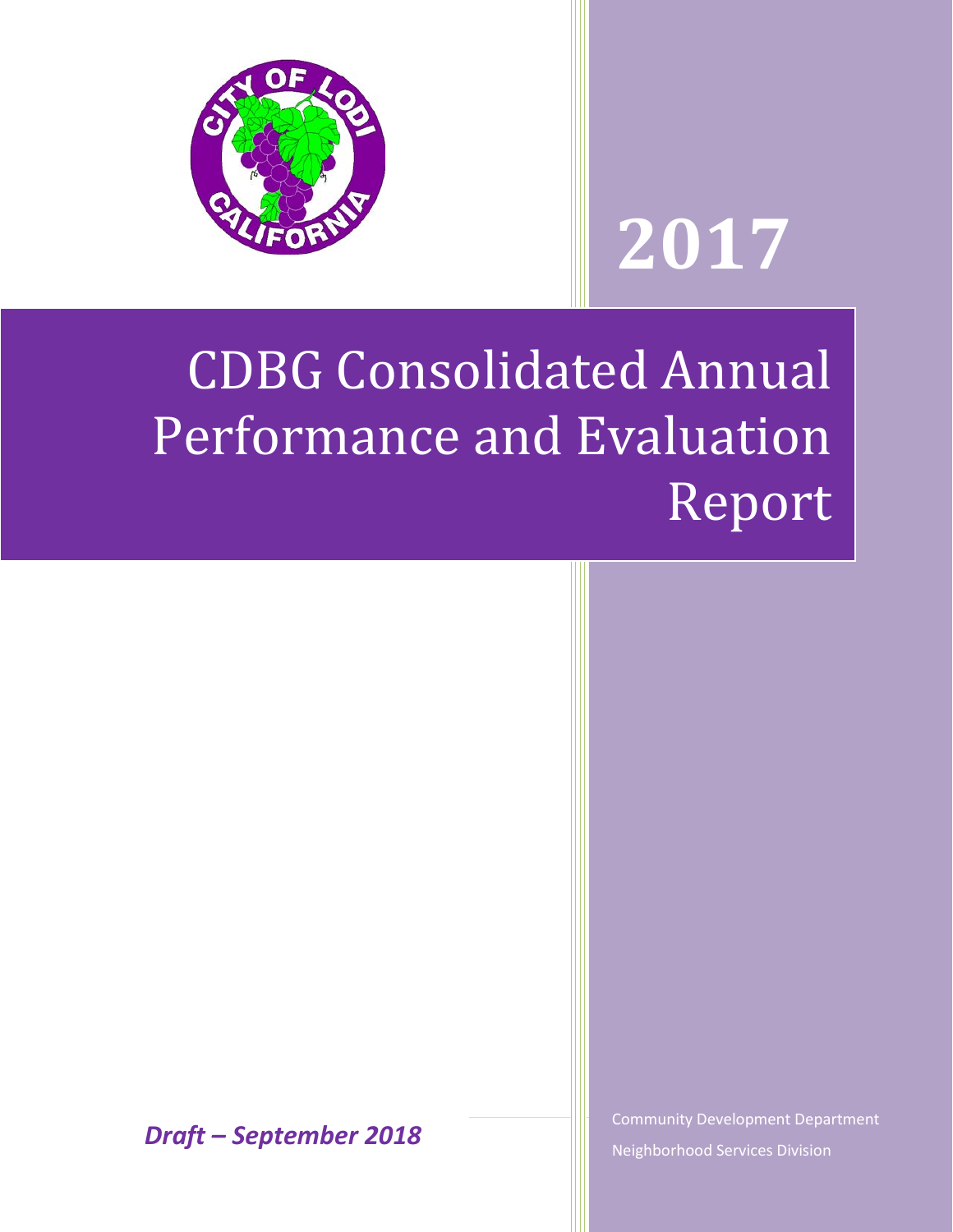## **Table of Contents**

<span id="page-1-0"></span>

| CR-25 - Homeless and Other Special Needs 91.220(d, e); 91.320(d, e); 91.520(c) 17 |  |
|-----------------------------------------------------------------------------------|--|
|                                                                                   |  |
|                                                                                   |  |
|                                                                                   |  |
|                                                                                   |  |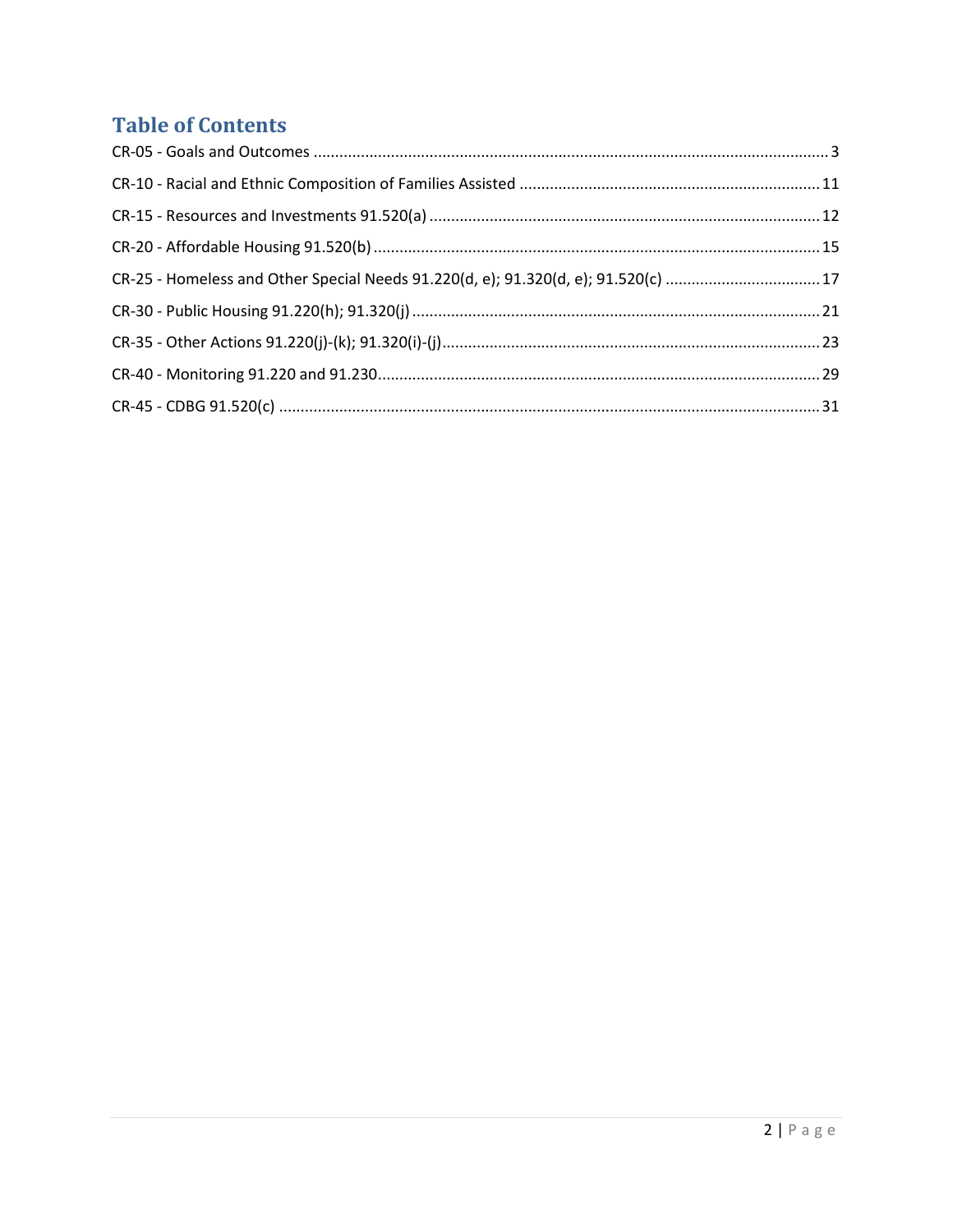## **CR-05 - Goals and Outcomes**

## **Progress the jurisdiction has made in carrying out its strategic plan and its action plan. 91.520(a)**

In the City of Lodi's fourth year of implementing its five-year Consolidated Plan (2014-2018), the City has made progress towards reaching each of its goals. Goals were met through the achievements of current projects and by conducting program planning for future projects.

The City's strategic plan identifies two priorities and eight main goals. The two priorities are 1) building a healthy community and 2) expanding economic development activities.

This year's activities resulted in addressing seven of these eight established goals, including: 1) building capacity and leadership in marginalized communities; 2) fostering fair housing opportunities and quality housing to residents of all income levels; 3) improving access to social services; 4) addressing slum, blight, and nuisance conditions; 5) improving accessibility to public facilities; 6) constructing/upgrading public facilities; 7) preserving existing affordable housing. The City did not focus its resources on securing additional outside funding (goal #8) during this last program year; however, the City has worked on this goal during other Consolidated Plan years.

#### *Priority 1: Building a healthy community*

1) Building capacity and leadership in marginalized communities

The City continues its efforts to build capacity and leadership within its lower-income neighborhoods through the ABCD (Asset Based Community Development): Love Your Block program and Lodi Improvement Committee. These activities improve the City's relationship with residents, which in turn increase public input and involvement in program outreach and project planning for the City's CDBG program.

During 2017-18 program year, the City partnered with the Lodi Chamber of Commerce to facilitate cycle two of the ABCD (Asset Based Community Development): Love Your Block program cohorts. This program creates opportunities for residents to learn how to lead their own mini communityimprovement projects from the initial planning, through implementation, and finally to evaluation phase after the project is completed. Residents attend a series of workshops and receive one-on-one project mentoring where they are encouraged to use their gifts and talents, plus they learn to write grants, find community assets, build a network of resources, create marketing material, manage their projects, and review their project impacts. At the end of the program, residents have gotten to know more about their neighbors and have started to build a network of resources include their own skills and those of their neighbors. Block by block, this program has a ripple effect that slowly builds a safer and healthier community.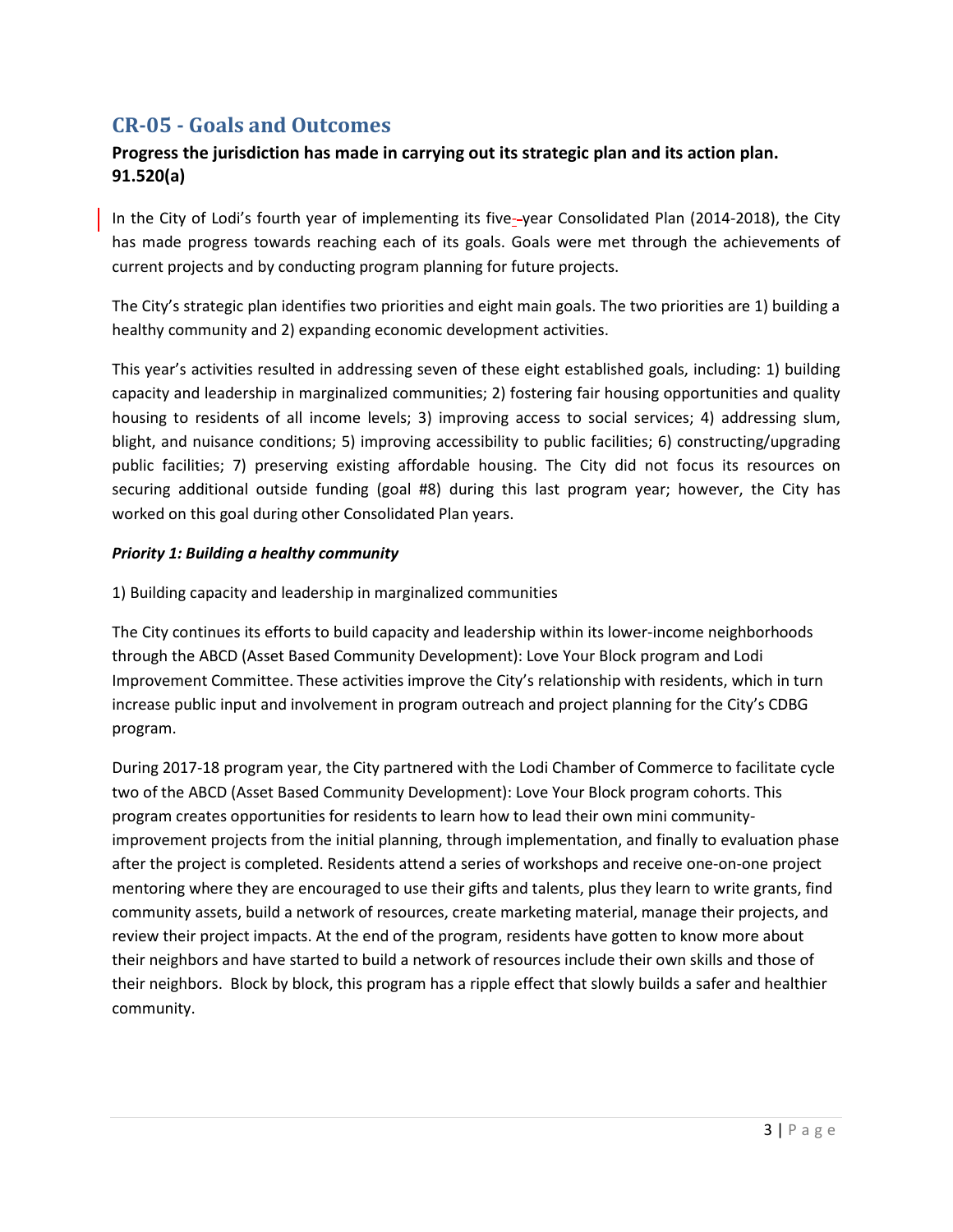Secondly, the City increased the Lodi Improvement Committee's involvement in CDBG application selection process. The Lodi Improvement Committee is made up of five members who are commissioned with the purpose of maintaining and improving the quality of life and appearance of Lodi for all residents. The Committee has previously been involved in reviewing and commenting on CDBGfunded activities and has even hosted public outreach meetings. Public attendance improved at these meetings but was still typically low and staff is looking for way to increase community input. Beginning 2017-18 program year, the Committee began scoring applications. By having the Committee review and score project applications in a public setting, it creates a transparent process that encourages both residents and agencies to attend and provide comments.

Because of the City's participation in ABCD and its shift of the Lodi Improvement Committee's activities, the City has seen an increase public participation and input during the Annual Action plan outreach meetings, such as locally held meetings and Lodi Improvement Committee meetings.

2) Fostering fair housing opportunities and quality housing to residents of all income levels

**San Joaquin Fair Housing Association** provided fair housing assistance, including: completed 17 mediation cases for 17 households (52 residents), provided intake and resources to 330 households (988 residents, facilitated one fair housing seminar for landlords in Lodi, and participated in two resource fairs in Lodi, Family Fitness Fair and Dia Del Campesino Health and Community Resource Fair. The program goals are to ensure fair housing, and to teach and advocate tenant and landlord rights and responsibilities regarding providing and maintaining adequate and safe housing. The Association helps mediate conflicts between tenants and landlords and provide educational opportunities. By educating both tenants and landlords, the program aims to eliminate housing discrimination in Lodi and promotes fair housing opportunity regardless of a person's disability, religion, race/ethnicity, color, country of origin or ancestry, age, sex, gender identification/expression, familial status, source of income, marital status, or sexual orientation.

**California Rural Legal Assistance (CRLA)** provide fair housing testing services for the City to ensure quality, systematic, and thorough review of how residents may be experiencing discrimination in their housing choice. CRLA conducted five audit-based tests at five different rental sites. Locations were selected based on City knowledge and industry used methodology that uses census data. Sites were tested for discrimination based on national origin and gender. CRLA also conducted two on-site surveys where residents where asked a series of questions about their housing. CRLA's report concluded that no tests or surveys resulted in clear result of discrimination; however, survey participants expressed hesitation and were restrained, suggesting that they may fear retaliation for disclosing such instances of discrimination. The City plans to continue working with CRLA to provide more resources for residents, as well as, additional surveying.

## 3) Improving access to social services

The City of Lodi allocated CDBG funds during the 2017-18 program year to multiple social service agencies to meet these priorities and goals; including Second Harvest Food Bank of San Joaquin and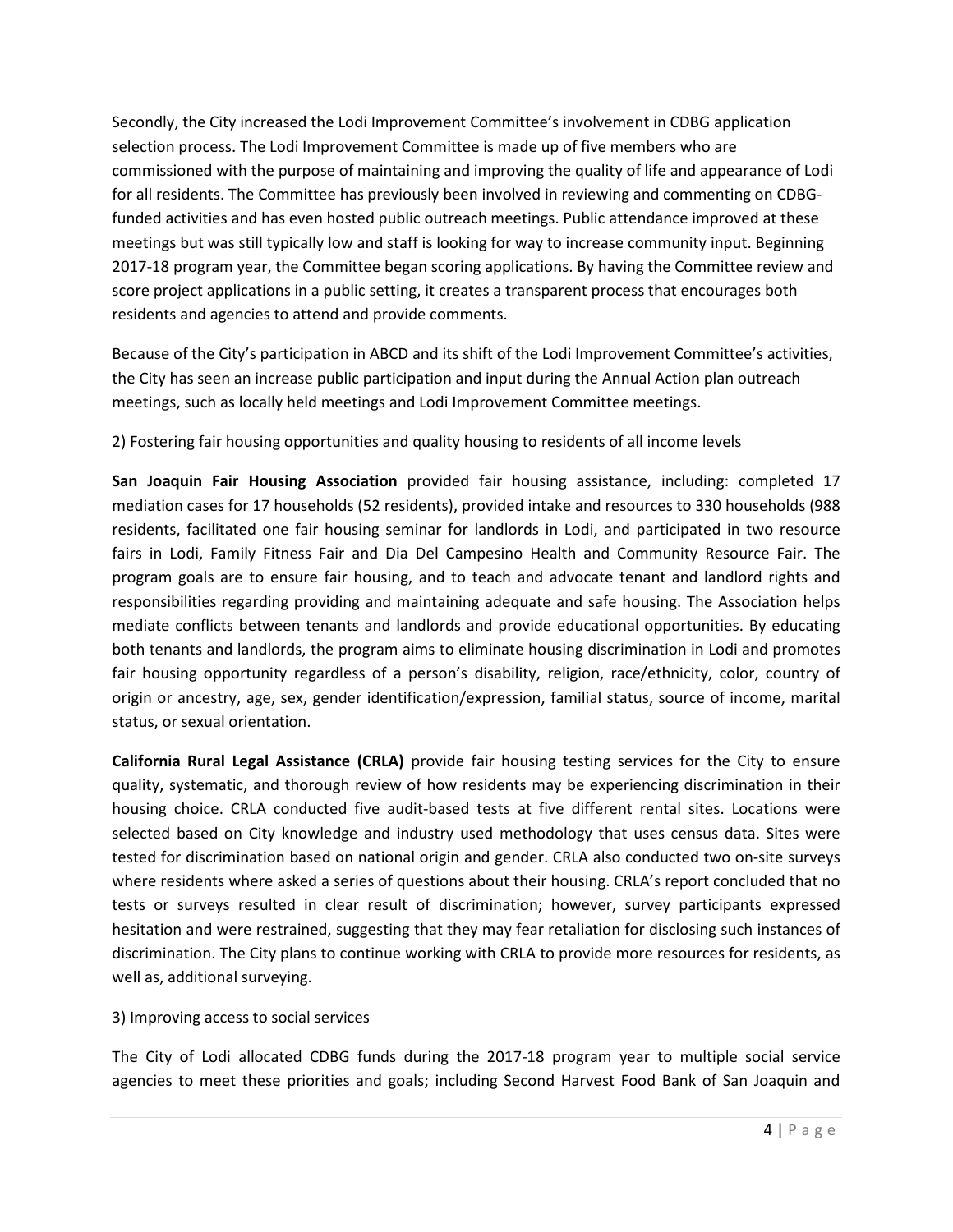Stanislaus Counties Inc. (Second Harvest), Community Partnership for Families of San Joaquin (Community Partnership for Families), and LOEL Senior Center.

Sub-recipient **Second Harvest** exceeded its program goal by adding two new social service agencies. They served a total of 5,732 Lodi residents during 2017-18. This is an increase of 3,700 more Lodi residents being serviced this year than last year. This number represents unduplicated visits by individuals and their family members. Additionally, many families visited the food bank and its nonprofit partners repeatedly throughout the year. Counting these visits, the number of service units (instances of individuals receiving services repeatedly) was 27,558. Approximately 46,426 pounds of supplemental groceries, including fresh fruits and vegetables, were provided to Lodi residents. Second Harvest has a three-part program, which provides 1) food to low-income families; 2) groceries to youth that participate in Boys and Girls Club; and 3) supplemental groceries for seniors at the Lodi Community Center.

In 2017-18, **Community Partnership for Families of San Joaquin** exceeded its goals to serve 25 persons. In total, 57 Lodi youth and 113 of their family members, for a total of 170, received screening, casemanagement, group counseling, along with peer-to-peer youth groups that engage in positive social activities for the entire family and Lodi community. Youth received one-on-one services and mentoring and participated in assessment screening, case management, referrals for additional services, group counseling sessions, youth mentoring activities, and positive social events for a total of 777 service units spread across the 57 individuals. To create a larger impact, Community Partnership also participated in the Juvenile Detention Program at Mule Creek State Prison where youth learn about the long-term impacts of gang participation and violence. Additionally, five youth helped plan "Tru Hope Summit, College and Career Fair" where they toured over 50 colleges and career paths and over 1,000 youth from Lodi and County schools attended. Youth participated in the 3rd Annual Peace Walk and contributed a community piece of artwork that demonstrates unity and diversity in their community. Over 150 attended and the artwork was later presented to Stockton's Art Fusion. Art Fusion was another event CPFSJ proudly participated in during May of 2018. The purpose of Art Fusion was to develop and share ideas and artistic expressions of healing trauma in youth through opportunities such a creating art. CPFSJ had three youth artists participate in the event, with its Peace Walk display taking top honors at the Art Fusion event, attended by 60 people. Lastly, youth participated in volunteer opportunities, such as city council meetings and holiday town give-away.

The **LOEL Senior Center** exceeded its goal of serving 75 seniors, and over the year provided 23,758 meals to 97 homebound seniors, all of which reported as being disabled in some way. This meal program provides a hot nutritious meal five days a week to homebound seniors. Not only does the senior receive daily nutrition, but socialization and a welfare check to make sure the senior is wellenough to answer the door.

4) Addressing slum, blight, and nuisance conditions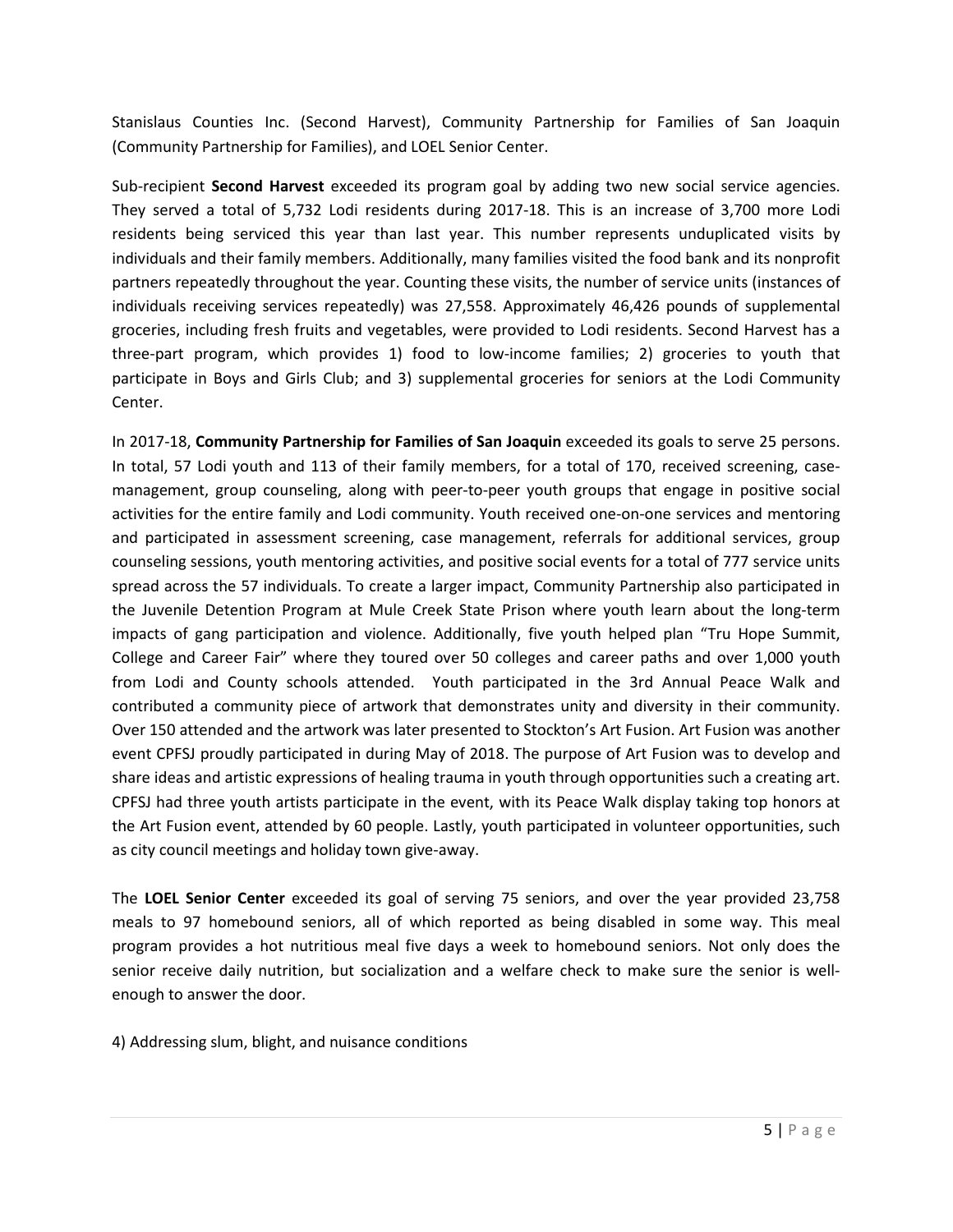The City's **Graffiti Abatement** program has helped reduce blight by cleaning up tagged properties in targeted low-income areas. The City's program cleans up these sites within a day or two, or within the same day in some instances, which benefits not only the property but prevents secondary tags. The program runs year-round. Graffiti abatement has helped preserve neighborhood property values and maintain housing stock in the City. During program year 2017-18, the City removed 1,596 instances of graffiti in low- and moderate-income neighborhoods, which was about 170 more than last year.

## 5) Improving accessibility to public facilities

During program year 2017-18, the City of Lodi made progress towards its two Consolidated Plan goals improve accessibility within the City. The City completed projects that addressed American's with Disability Act (ADA)-compliant improvements. These improvements help make public services and cultural programs available to all of Lodi's population, including aging or disabled residents who need wheelchair accessibility. Improvements included the following projects:

**Lawrence Avenue ADA Improvements** project added four handicap accessible parking stalls for improved access to the nearby Grapebowl park and facilities.

6) Constructing/upgrading public facilities

**Alley Drainage Improvement** project consisted of improvements to an existing alley located between Pine and Oak Street that had experienced flooding and water damage.

7) Preserving existing affordable housing

One of the City's other goals is to preserve existing affordable housing, including improving the condition of the City's existing housing stock that benefit low-income residents.

**Lodi House HVAC Replacement** project consists of installation of a new HVAC unit and duct-work replacement for the Lodi House shelter. The shelter houses single-mothers with children, approximately five families at one time, who are experiencing homelessness or at-risk of homelessness. The families receive case-management to help them become financial independent by program's end.

## *Priority 2: Expanding Economic Development activities:*

During 2013, the City was undergoing its Consolidated Plan process. At the time, the City and nation was still reeling from the economic crisis of 2008 so the City dedicated one of its priorities to creating economic development opportunities. The City made efforts to meet this goal by developing a relationship with San Joaquin Delta, a local business development center; however, the program experienced difficulties in staff capacity to implement their project, and the two projects were eventually reallocated. Alternatively, the City looked at investing some of its own resources into addressing this goal. As such the City hired a full-time business development manager in 2016. With this new position and because this need became less of a priority as the economy improved, the City's CDBG funds since then were allocated to address other Consolidated Plan goals. The City continues to invest its own resources in expanding economic development activities and to look for alternative funding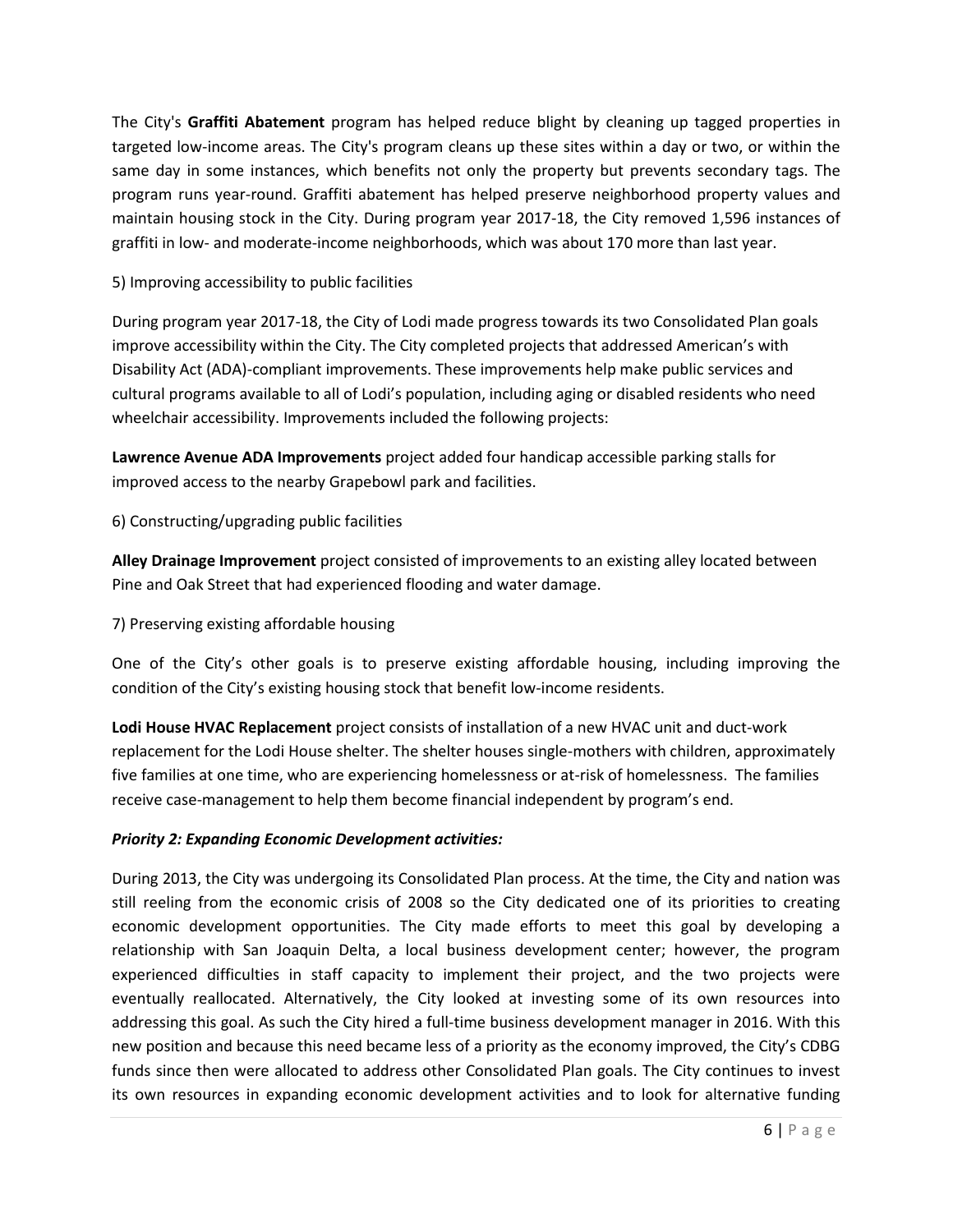sources. For the 2018-19 cycle, the City will conduct outreach for a new five-year Consolidate Plan and will assess community needs and priorities in the areas of economic development. New Consolidated Plan goals will be formed which may or may not still include expanding economic development opportunities.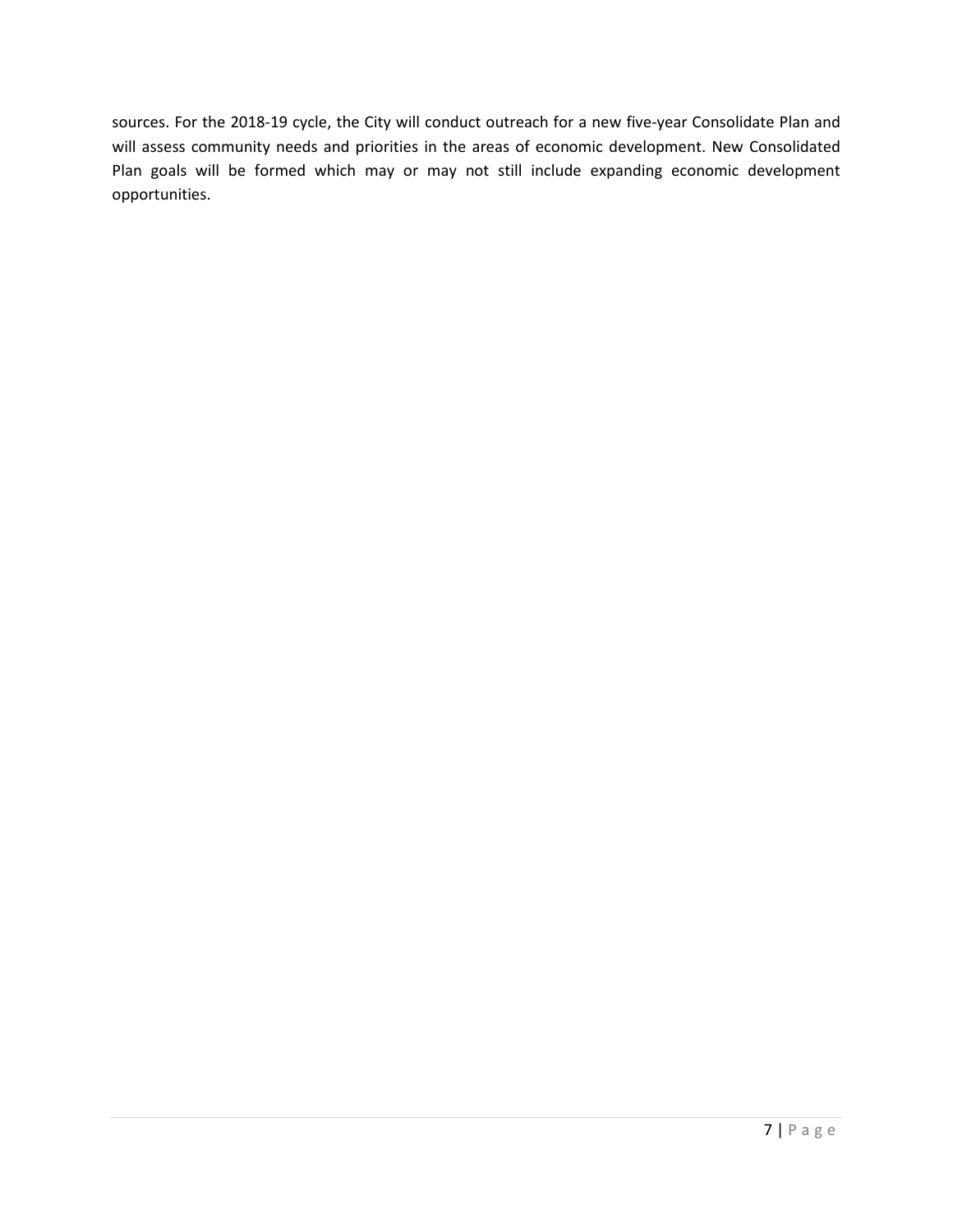**Comparison of the proposed versus actual outcomes for each outcome measure submitted with the consolidated plan and explain, if applicable, why progress was not made toward meeting goals and objectives. 91.520(g)**

| <b>Project/Activity</b>                           | <b>Agency/Operator</b>                                 | Goal                                         | <b>Funding</b> | <b>Indicator</b>                                                                                 | <b>Unit of</b><br><b>Measure</b> | Goal 5<br>yr Plan | <b>Act. 5</b><br>yr Plan | %<br>Comp. | Goal<br>2017 | Act.<br>2017 | %<br>Comp. |
|---------------------------------------------------|--------------------------------------------------------|----------------------------------------------|----------------|--------------------------------------------------------------------------------------------------|----------------------------------|-------------------|--------------------------|------------|--------------|--------------|------------|
| Planning and<br>Administrations                   | City Staff and<br>Contractors                          | Efficient<br>Adminsitration<br>and Oversight | \$108,754      | Successfully<br>Administered<br>the CDBG<br>program<br>according to<br><b>HUD</b><br>regulations | Efficient<br>Administration      |                   |                          |            | <b>NA</b>    | <b>NA</b>    | 100%       |
|                                                   | <b>Address Blight and Nuisance - Persons Benefited</b> |                                              |                |                                                                                                  |                                  | 90,000            | 77755                    | 86%        | 18000        | 16235        | 90%        |
| Grafitti<br>Abatement                             | City Staff and<br>Contractors                          | <b>Address Blight</b><br>and Nuisance        | \$32,000       | <b>Public Services</b><br>other than<br>Low/Mod<br>Housing<br><b>Benefit</b>                     | Persons<br>Assisted              |                   |                          |            | 18000        | 16235        | 90%        |
| <b>Public Services - Persons Assisted</b>         |                                                        |                                              |                |                                                                                                  |                                  | 5000              | 12566                    | 251%       | 1308         | 6346         | 485%       |
| California Rural<br>Legal<br>Assistance<br>(CRLA) | California Rural<br>Legal Assistance<br>(CRLA)         | <b>Public Services</b>                       | \$8,345        | <b>Public Services</b><br>other than<br>Low/Mod<br>Housing<br>Benefit                            | Persons<br>Assisted              |                   |                          |            | <b>NA</b>    | <b>NA</b>    | 100%       |
| Community<br>Partnership for<br><b>Families</b>   | Community<br>Partnership for<br><b>Families</b>        | <b>Public Services</b>                       | \$47,065       | <b>Public Services</b><br>other than<br>Low/Mod<br>Housing<br><b>Benefit</b>                     | Persons<br>Assisted              |                   |                          |            | 25           | 170          | 680%       |
| Second Harvest<br>Food Bank                       | Second Harvest<br>Food Bank                            | <b>Public Services</b>                       | \$8,000        | <b>Public Services</b><br>other than<br>Low/Mod<br>Housing<br><b>Benefit</b>                     | Persons<br>Assisted              |                   |                          |            | 868          | 5732         | 660%       |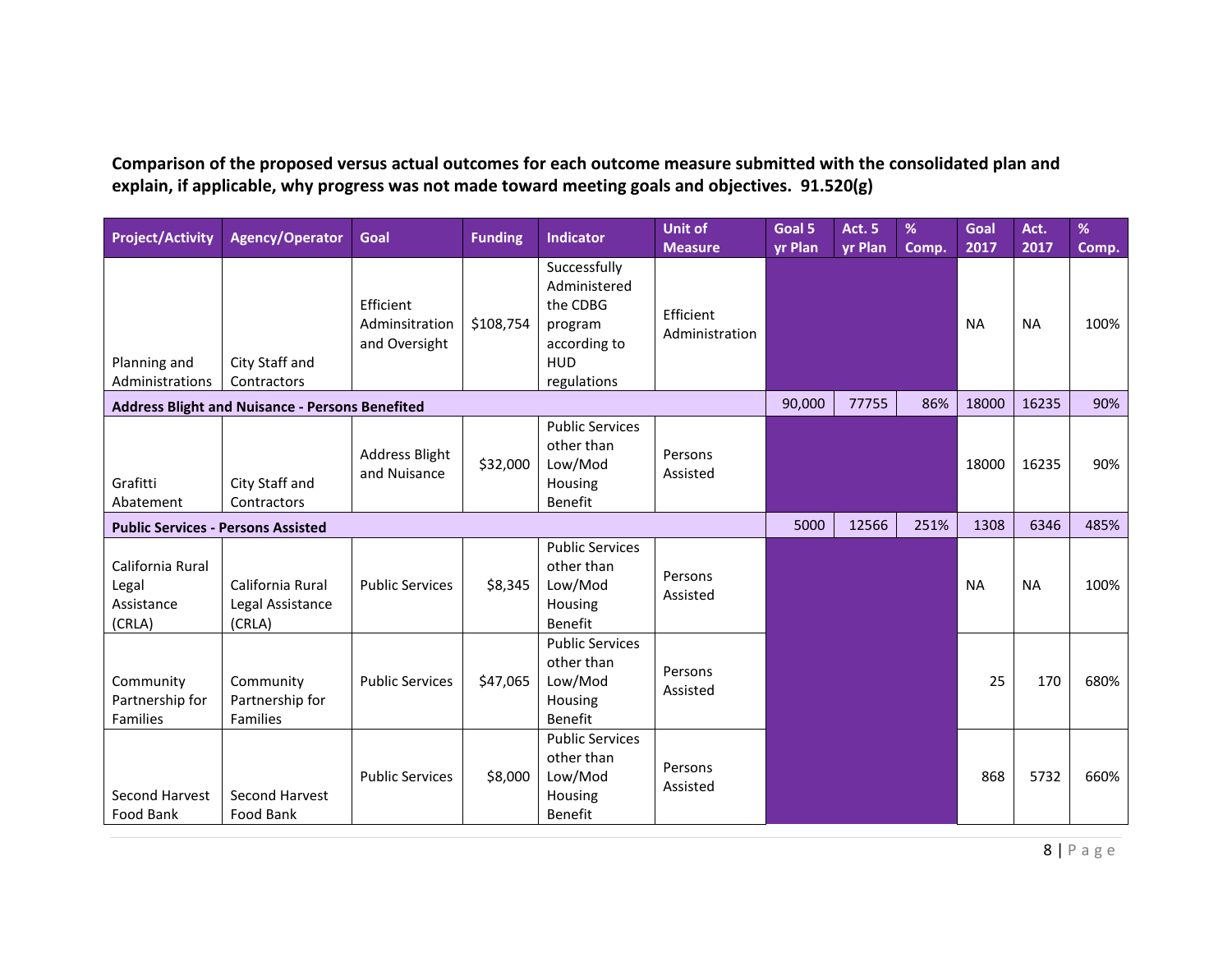| San Joaquin<br><b>Fair Housing</b>                                | San Joaquin Fair<br>Housing                                         | <b>Public Services</b>                   | \$14,000  | <b>Public Services</b><br>other than<br>Low/Mod<br>Housing<br>Benefit                                                   | Persons<br>Assisted              |                         |                |              | 340            | 347                            | 102%        |
|-------------------------------------------------------------------|---------------------------------------------------------------------|------------------------------------------|-----------|-------------------------------------------------------------------------------------------------------------------------|----------------------------------|-------------------------|----------------|--------------|----------------|--------------------------------|-------------|
| <b>LOEL Senior</b><br>Center<br><b>Nutrition</b><br>Program       | <b>LOEL Senior</b><br>Center                                        | Senior<br>Services                       | \$7,000   | <b>Public Services</b><br>other than<br>Low/Mod<br>Housing<br>Benefit                                                   | Persons<br>Assisted              |                         |                |              | 75             | 97                             | 129%        |
|                                                                   | <b>Public Infrastructure - Improved Access (Projects Completed)</b> |                                          |           |                                                                                                                         |                                  | 6                       | $\overline{4}$ | 67%          | $\overline{2}$ | $\mathbf{1}$                   | 50%         |
| Lawrence<br>Avenue ADA<br>Improvements                            | City Staff and<br>Contractors                                       | Public<br>Infrastructure                 | \$81,104  | <b>Public Facility</b><br>or<br>Infrastructure<br>Activities for<br>Low/Moderate<br>Income<br>Housing<br>Benefit        | Infrastructure<br>Project        | $\overline{\mathbf{4}}$ | $6\phantom{a}$ | 150%         | 1<br>22        | $\mathbf{1}$<br>$\overline{3}$ | 100%<br>14% |
|                                                                   | <b>Preserve Existing affordable housing (Projects Completed)</b>    |                                          |           | Low-Mod                                                                                                                 | Households                       |                         |                |              |                |                                |             |
| Lodi House<br><b>HVAC</b><br>Replacement                          | LodiHouse                                                           | Public Facility -<br>Homeless<br>Housing | 22408     | Limited<br>Clientele<br>Benefit                                                                                         | Assisted<br>(Public<br>Facility) |                         |                |              | 3              | 3                              | 100%        |
| <b>Construct or Upgrad Public Facilities (Projects Completed)</b> |                                                                     |                                          |           | $\overline{4}$                                                                                                          | $\overline{4}$                   | 100%                    | $\overline{3}$ | $\mathbf{1}$ | 33%            |                                |             |
| Alley Drainage<br>Improvements                                    | City Staff and<br>Contractors                                       | Public<br>Infrastructure                 | \$162,177 | <b>Public Facility</b><br>or<br>Infrastructure<br>Activities for<br>Low/Moderate<br>Income<br>Housing<br><b>Benefit</b> | <b>Facilities</b><br>Project     |                         |                |              | $\mathbf{1}$   | $\mathbf{1}$                   | 100%        |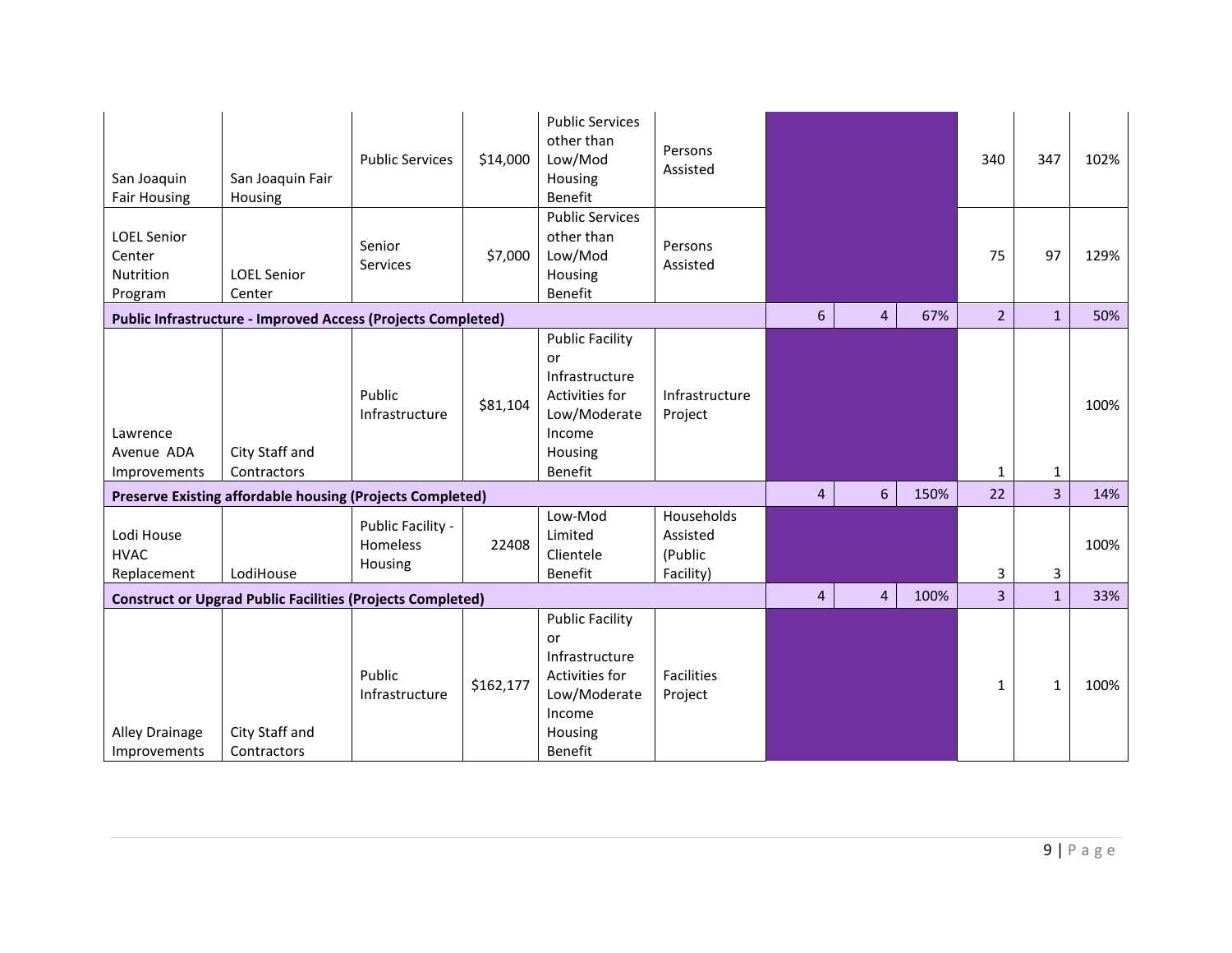## **Assess how the jurisdiction's use of funds, particularly CDBG, addresses the priorities and specific objectives identified in the plan, giving special attention to the highest priority activities identified.**

The City's strategic plan identifies two priorities and eight main goals. The two priorities are 1) building a healthy community and 2) expanding economic development activities. This year's activities resulted in meeting many of those eight goals. A list of each goal and the activity that supported each goal is outlined below:

- 1) building capacity and leadership in marginalized communities;
	- a. The City continues to prioritize building capacity and leadership through its ABCD: Love Your Block program. Because of the ABCD approach, the City has seen a marked increase in the number of residents, especially Spanish-speaking and those from lower income neighborhoods, that attend and provide feedback at the various outreach meetings (i.e. Lodi Improvement Committee, City Council, and community held meetings).
	- b. The City increased the Lodi Improvement Committee's involvement in the CDBG selection process. The Committee began reviewing and scoring applications and hosted more outreach meetings. A benefit of the more transparent process is that the City saw an increase in public participation.
- 2) fostering fair housing opportunities and quality housing to residents of all income levels
	- a. San Joaquin Fair Housing Association exceeded its goal and served 347 households for a total of 1040 individuals being assisted with fair housing related issues. The Association also participated in two outreach events and collaborated on a landlord training.
	- b. CRLA completed five fair housing test and two on-site resident surveys. They partnered with the Association to bring the fair housing training and other best practice to landlords in Lodi.
- 3) improving access to social services;
	- a. Second Harvest Food Bank provides residents with access to food resources and often partners with nonprofits to supplement their services with additional nutrition education and food. It exceeded its goal by increasing the number of Lodi agencies served and increasing the amount of food provide to each agency.
	- b. LOEL Senior Center program exceeded its goal of providing health-food classes and healthy food alternatives to residents.
	- c. Community Partnership for Families program exceeded its goals as well. Youth workshops are offered with an open invitation for youth to bring friends, which resulted in much larger number of youth than anticipated. These programs run screenings that identify what other needs the youth may have and the needs of the family. Then, the youth are connected with additional services, and staff will work with family members as well to help them get access to more resources, taking the approach that the whole family's health is important for supporting the youth. Youth are encouraged to develop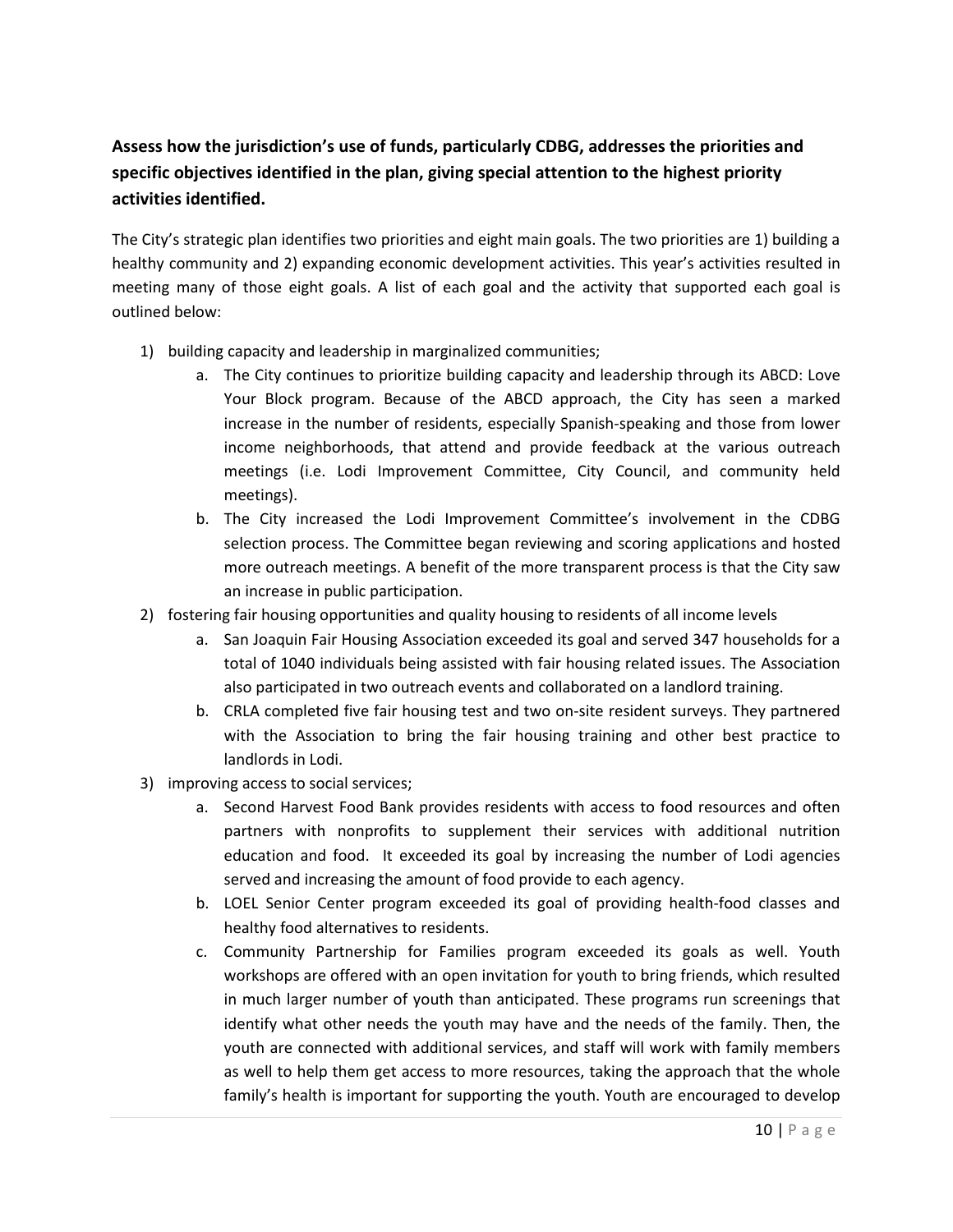a plan to take ownership in their family story/circumstances and to develop their own plan. With their goals and the support of the agency staff, youth and family members work towards getting the assistance they need.

- 4) addressing slum, blight and nuisance conditions;
	- a. Lodi's Graffiti Abatement program cleans up blight and helps deter those from future offenses. This year's program met its goal.
- 5) improving accessibility to public facilities;
	- a. The City's completed the Lawrence ADA Accessibility Parking Improvements this last year. The City's Blakely Park Swim Complex Improvement is schedule for construction this year and has gone out to bid. Grace and Mercy ADA Improvements project was cancelled and funds reallocated to the Blakely Swim Park Complex improvements.
	- b. Two additional ADA related projects, called City Hall / Carnegie Forum ADA Improvements and Public Counters ADA Improvements are slated for construction during 2018-19 program year.
- 6) constructing or upgrading public facilities;
	- a. The City completed improvements to an alley that was causing flooding and water damage to nearby properties.
- 7) Preserve existing affordable housing:
	- a. Lodi House completed a HVAC replacement to one of their family shelters during this program year. This shelter houses five families. Lodi House has a second reroof project that is schedule for completion this fall.
	- **b.** For the Housing Rehabilitation Program*,* the City anticipates rolling out the program during the 2018-19 program year.
	- c. First-Time Homebuyer funds were reallocated to the Blakely Park Swim Complex improvements project. Housing Authority Washington Street Improvements IV project from 2016-17 was cancelled and funds were reallocated for more timely expenditure to the Alley Improvement project, which was completed during the 2017-18 program year.
	- d. One-Eight Teen Center Improvements project was cancelled due to the Center declining use of funds which were reallocated to Blakely Pool project.

## <span id="page-10-0"></span>**CR-10 - Racial and Ethnic Composition of Families Assisted**

## **Describe the families assisted (including the racial and ethnic status of families assisted). 91.520(a)**

|                                           | <b>CDBG</b> |
|-------------------------------------------|-------------|
| White                                     | 3,085       |
| <b>Black or African American</b>          | 207         |
| Asian                                     | 128         |
| American Indian or American Native        | 61          |
| Native Hawaiian or Other Pacific Islander | 49          |
| More than One Race                        | 195         |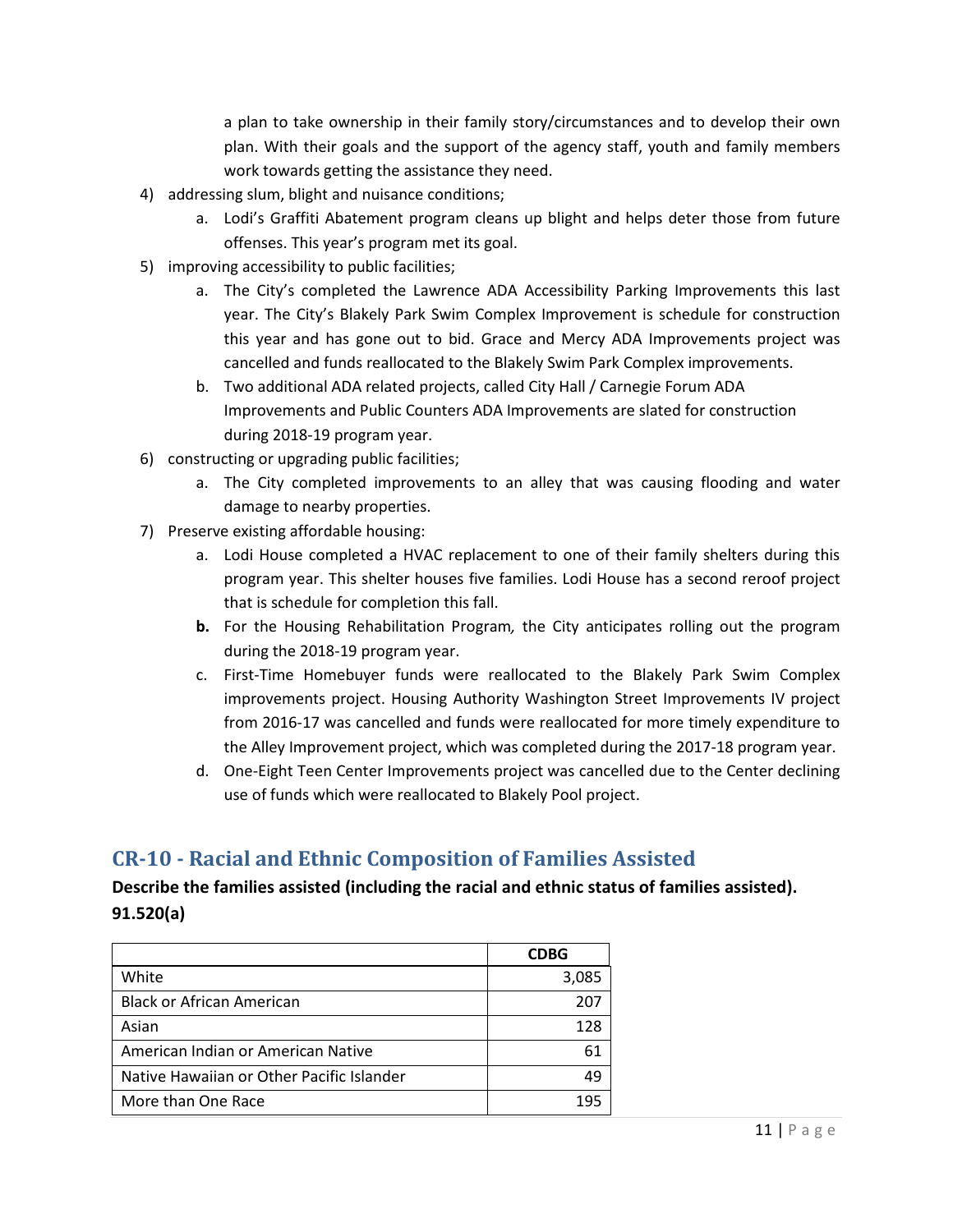| Other        | 2,621 |
|--------------|-------|
| <b>Total</b> | 6,346 |
| Hispanic     | 792   |
| Not Hispanic | 5,554 |

**Table 1 – Table of assistance to racial and ethnic populations by source of funds**

## **Narrative**

|                         | <b>CDBG</b> | <b>CDBG</b> | 2016       | 2016       |
|-------------------------|-------------|-------------|------------|------------|
|                         | Actual      | Actual      | <b>ACS</b> | % of Total |
|                         |             | $%$ of      | Data       |            |
|                         |             | total       |            |            |
| White                   | 3,085       | 48.6%       | 43,762     | 68.5%      |
| <b>Black or African</b> |             | 3.3%        | 669        | 1.0%       |
| American                | 207         |             |            |            |
| Asian                   | 128         | 2.0%        | 5,809      | 9.1%       |
| American Indian         |             |             |            |            |
| or American             |             | 1.0%        | 237        | 0.4%       |
| Native                  | 61          |             |            |            |
| Native Hawaiian         |             |             |            |            |
| or Other Pacific        |             | 0.8%        | 260        | 0.4%       |
| Islander                | 49          |             |            |            |
| More than One           |             | 3.0%        | 5,571      | 8.7%       |
| Race                    | 195         |             |            |            |
| Other                   | 2,621       | 41.3%       | 7,534      | 11.9%      |
|                         |             | 100%        |            | 100%       |
| <b>Total</b>            | 6,346       |             | 63,842     |            |
| Hispanic                | 792         | 14%         | 22,899     | 36%        |
| Not Hispanic            | 5,554       | 86%         | 40,943     | 64%        |

<span id="page-11-0"></span>Lodi's CDBG programs serve residents of many races and ethnicities within Lodi. The table above is a comparison of the percentage served under Lodi's CDBG programs versus the 2016 American Community Survey (ACS) statistics which measure the whole community. Projects that benefit a public area are not required to collect specific race/ethnicity data and are not included herein the table.

Last year Hispanics individuals represented 20 percent of those served, compared to this year's 14 percent, shows a decrease in the number of Hispanics receiving services. ACS statistics have shown that 36 percent of city resident are Hispanic. On the other hand, 64 percent of the population is not Hispanic,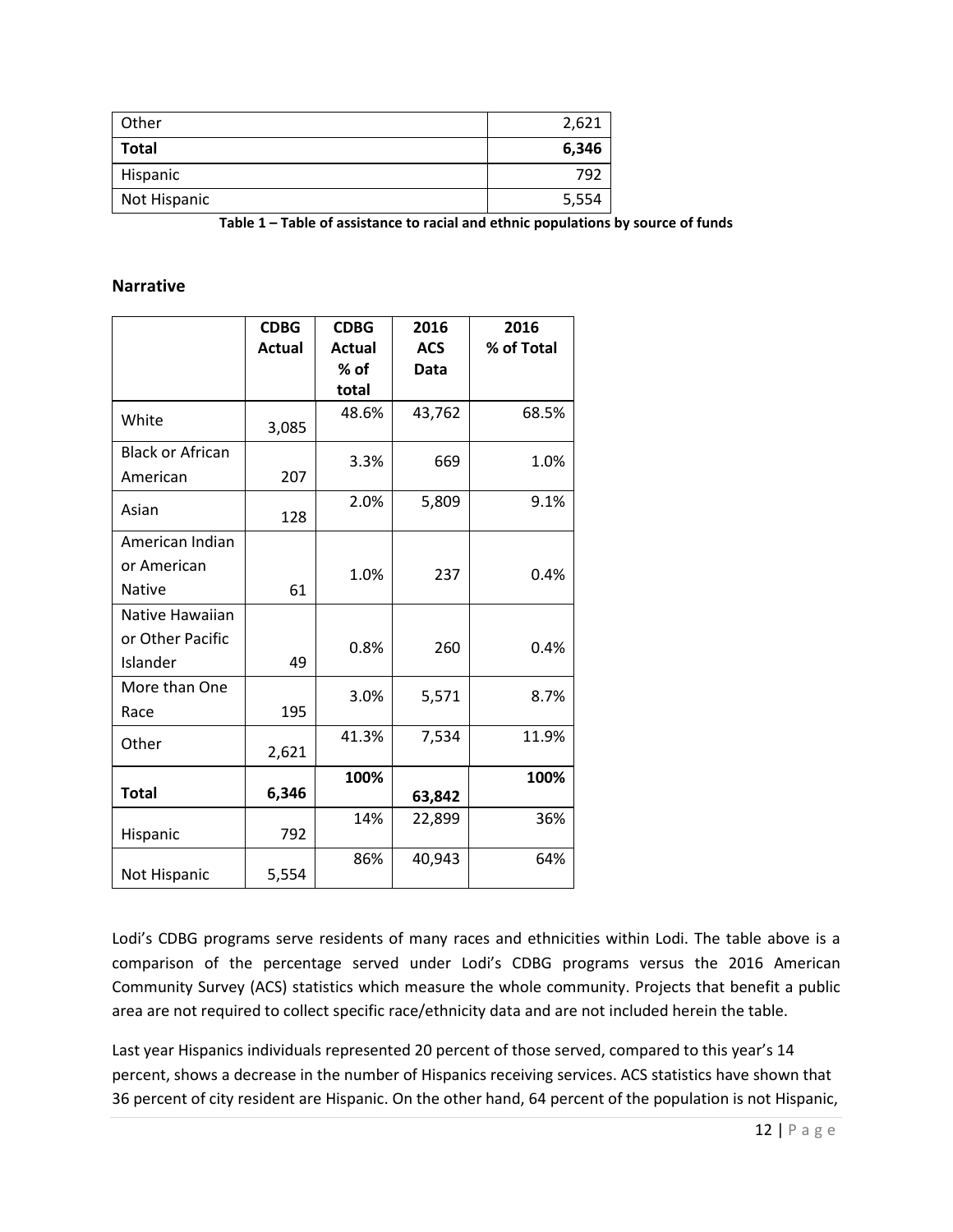yet is receiving 86 percent of services. This disconnect may be due to a number of factors. LOEL Senior Center and Second Harvest show the largest gap between the number of Hispanic versus non-Hispanics served. The City has reached out to these subrecipients to find out the reasons that more non-Hispanics than Hispanics are receiving benefits.

## **CR-15 - Resources and Investments 91.520(a)**

## **Identify the resources made available**

| <b>Source of Funds</b> | 2017-18 Funds | <b>Resources Made</b><br>Available | <b>Amount Expended</b><br><b>During Program Year</b> |
|------------------------|---------------|------------------------------------|------------------------------------------------------|
| <b>CDBG</b>            | \$633,771     | 1,800,000                          | \$472,196                                            |

**Table 2 – Resources Made Available**

#### **Narrative**

During the 2017-18 program year, \$472,196 was expended across all projects from multiple funding years. The City's 2017-18 grant award was \$633,771 with approximately \$404,264 in expended funds from the program year.

#### **Identify the geographic distribution and location of investments**

| <b>Target Area</b>      | <b>Planned Percentage of</b><br><b>Allocation</b> | <b>Actual Percentage of</b><br><b>Allocation</b> | <b>Narrative Description</b> |
|-------------------------|---------------------------------------------------|--------------------------------------------------|------------------------------|
| <b>CDBG Target Area</b> | 62%                                               | 65%                                              | Projects still in process    |
| City-Wide Activity      | 22%                                               | 23%                                              | Projects still in process    |
| RCAP/ECAP 45.02         | 16%                                               | 12%                                              | Projects still in process    |

**Table 3 – Identify the geographic distribution and location of investments**

## **Narrative**

While Lodi has used a need-based strategy for selection of projects and activities, the greatest need has historically been identified to be within the low-income CDBG Target Area. Additional attention has been focused on one Census Tract within our Target Area (45.02) that was recently identified as a Race/Ethnic Concentrated Area of Poverty (R/ECAP). For the 2017-18 program year, Lodi completed not only 2017 projects, but projects that covered multiple years. The table above compares 2017 projects with actual numbers from multiple years, and projects from 2017 are still underway.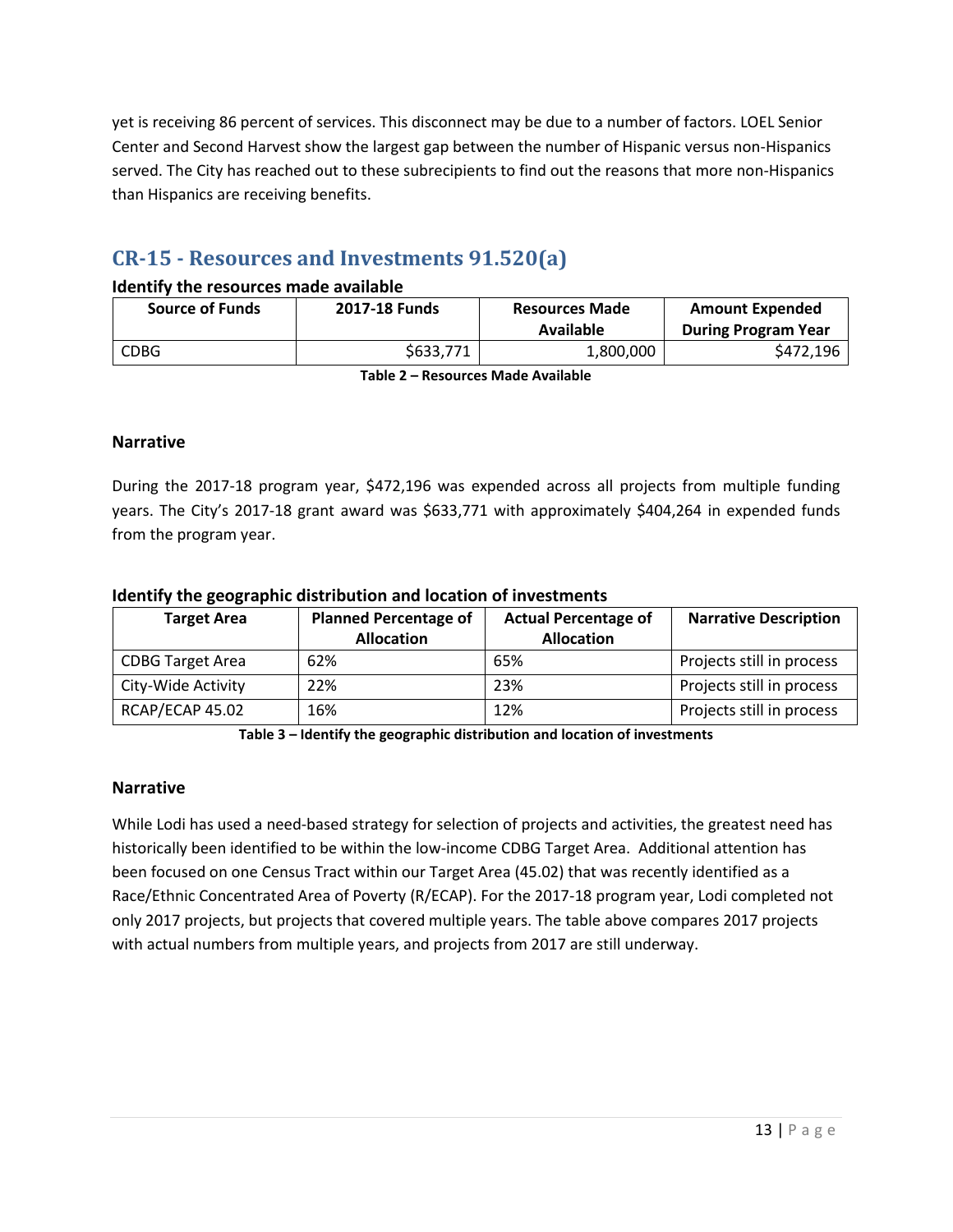#### **Leveraging**

**Explain how federal funds leveraged additional resources (private, state and local funds), including a description of how matching requirements were satisfied, as well as how any publicly owned land or property located within the jurisdiction that were used to address the needs identified in the plan.**

Many of Lodi's social service sub-recipients have additional resources to support their CDBG funded programs. These additional sources include not only other grant funds, but in-kind volunteers and donations. Additionally, San Joaquin Fair Housing receives CDBG funding from all of the other jurisdictions in San Joaquin County.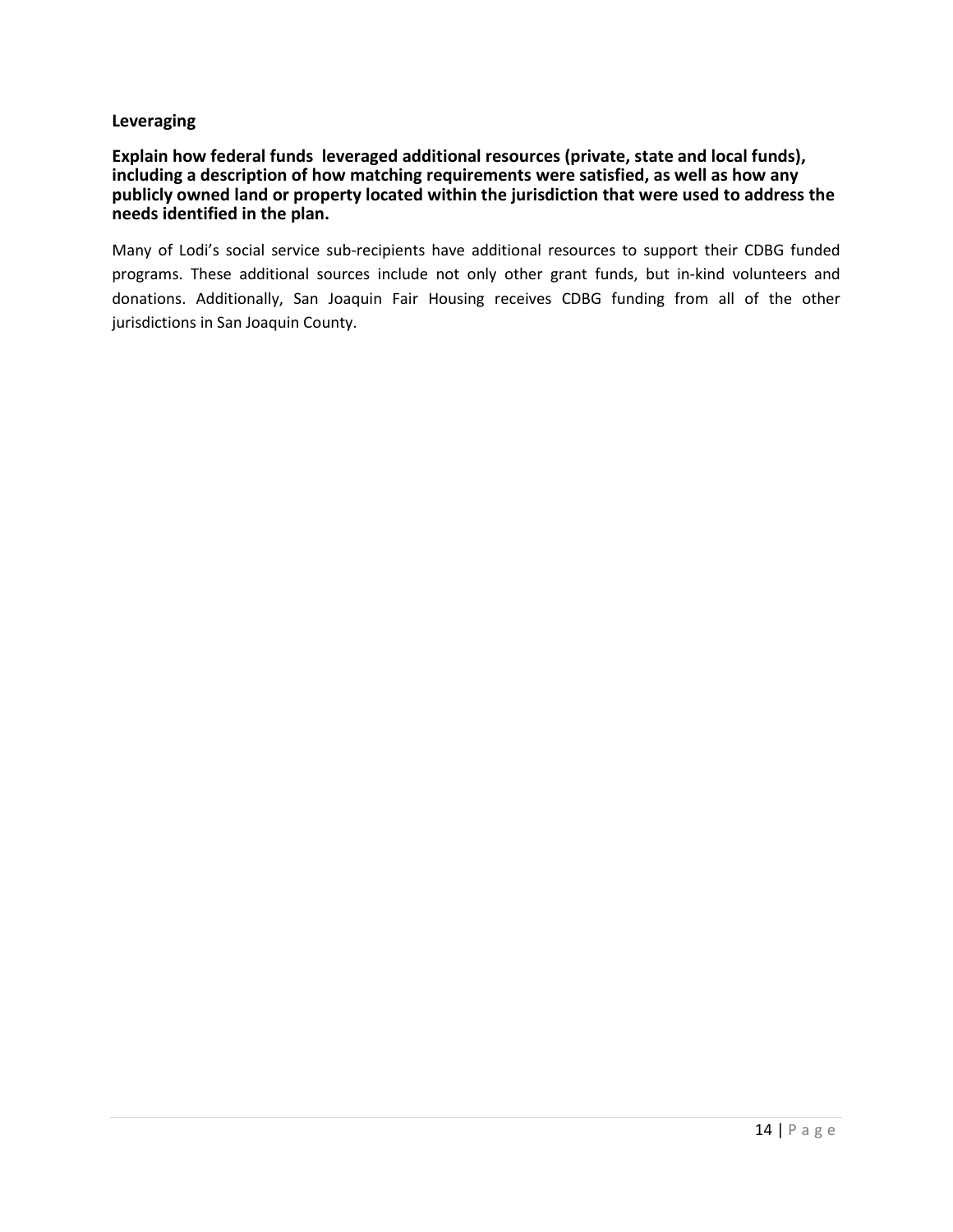The construction projects completed during 2017-18 were funded entirely with CDBG funds and used no outside sources (Alley Drainage Improvements Project, Lawrence Avenue ADA Improvements, and LodiHouse HVAC Replacement). Two of these three projects involved improvements to publicly owned infrastructure.

Using CDBG administrative funds, the City hired an intern during 2016-17 program year to apply for additional grants funds to increase the capacity of the LodiGRIP program (gang prevention program) and to bring more financial resources to the Eastside Heritage District, one of Lodi's lower income neighborhoods. This intern and City staff also helped start a collaborative effort with the Lodi Chamber of Commerce to bring a resident-driven community improvement program called ABCD: Love Your Block Mini-Grant Program. The Chamber's nonprofit division donated staff time and resources to this effort. Outside grants funds were also used from banks, foundations, and private individual donations. The first cycle of this program occurred during 2016-17 program year and resulted in two projects being funded at approximately \$500 each; one project supported a community garden and then other was for creating a wall mural. A second program cycle was offered during 2017-18 program year and is coming to a close in September. During the program, several workshops were offered to equip residents with skills to plan and complete their community improvement projects, and six projects were given minigrants of no more than \$500 each.

## <span id="page-14-0"></span>**CR-20 - Affordable Housing 91.520(b)**

**Evaluation of the jurisdiction's progress in providing affordable housing, including the number and types of families served, the number of extremely low-income, low-income, moderate-income, and middle-income persons served.**

|                                       | <b>One-Year Goal</b> | Actual |
|---------------------------------------|----------------------|--------|
| Number of homeless households to be   | 6                    |        |
| provided affordable housing units     |                      |        |
| Number of non-homeless households to  | 16                   |        |
| be provided affordable housing units  |                      |        |
| Number of special-needs households to | 0                    |        |
| be provided affordable housing units  |                      |        |
| Total                                 | 22                   |        |

**Table 4- Number of Households**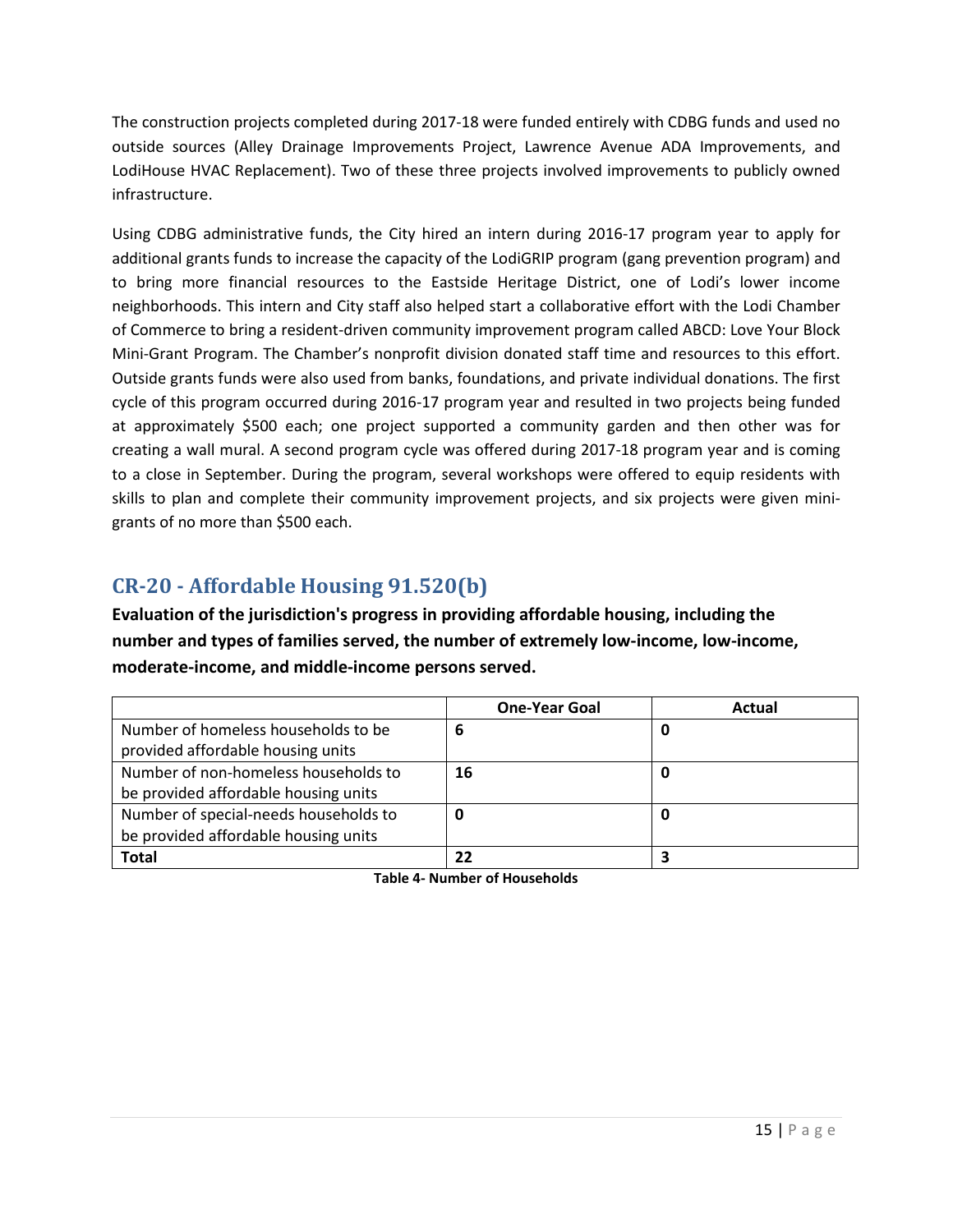|                                           | <b>One-Year Goal</b> | Actual |
|-------------------------------------------|----------------------|--------|
| Number of households supported            | 0                    | 0      |
| through rental assistance                 |                      |        |
| Number of households supported            | 6                    | 0      |
| through the production of new units       |                      |        |
| Number of households supported            | 12                   | 3      |
| through the rehab of existing units       |                      |        |
| Number of households supported            | 4                    | 0      |
| through the acquisition of existing units |                      |        |
| <b>Total</b>                              | 22                   | 3      |

**Table 5 - Number of Households Supported**

## **Discuss the difference between goals and outcomes and problems encountered in meeting these goals.**

Lodi's Strategic Plan outlines the City's plans to assist in the development of affordable housing through first-time home buyer loans under the HOME program. In 2013, the City was awarded \$700,000 in HOME funds. Due to market housing prices, most home purchase prices in Lodi exceed the maximum purchase price allowed by United States Department of Housing and Urban Development (HUD) for San Joaquin County. Thus, the City returned the HOME funds. In its place, the City allocated 2016-17 CDBG Program funds to a First Time Home Buyer program and Housing Rehabilitation program. Due to housing marketing conditions that make it difficult to find applicants in time to spend the funds, the First Time Home Buyer program funds have been reallocated. The Housing Rehabilitation program experienced delays from change in staff and is anticipated to begin during 2018-19 Program year.

Additionally, funds from two housing projects (Community Partnership – Family Resource Center (Plan Year 2015) and Salvation Army Transitional Housing (Plan Year 2016) were reallocation during 2017 plan year. Initially, a City-owned building would be used for the Family Resource Center; however, changes in City staff and offices resulted in that space becoming unavailable. The City worked with local nonprofits, real estate agents, and consulted with various local government entities to find a new space; however, two sites were pursued and both became unavailable. Seeing that the possibility of settling on a place soon was not certain and the funds were just sitting, the City decided to reallocate to a project that would be ready. The Salvation Army's transitional housing project has experienced delays and the building originally slated for the project is no longer available. As such, these funds were reallocated to the two Lodi House projects and one Alley Improvement project.

One of these projects was completed during 2017-18 program year – Lodi House HVAC Replacement project. This facility houses three single-parent families (female head of households only) experiencing homelessness or risk of homelessness.

As for new affordable housing development, unfortunately, the City does not receive enough CDBG funds to acquire or construct affordable housing given its high cost (i.e. land, construction, permit fees, etc.). There are simply not enough funds available from the estimated \$600,000 in yearly CDBG funds to meet these and other needs in the community. Instead the City works to improve the public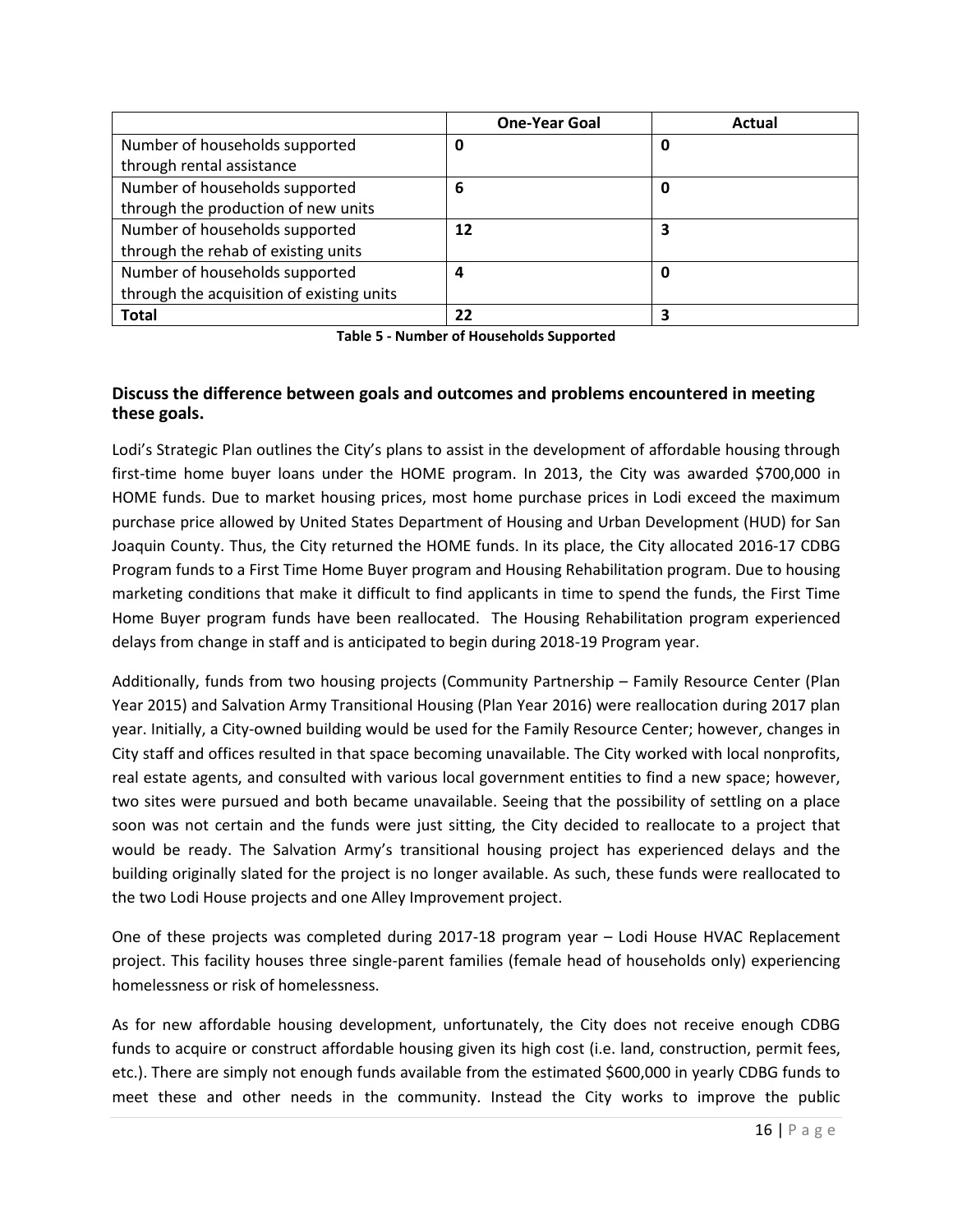environment and ensure that all citizens have improved safe access. Additionally, the City plans to assist in economic development opportunities for low-income neighborhoods to make housing more affordable.

## **Discuss how these outcomes will impact future annual action plans.**

The City plans to address housing needs, but without significant additional resources, the City will continue to focus CDBG dollars where they will do the most good for the low- and moderate-income households through better access to economic opportunities, services, and public infrastructure. With prior CDBG program year funds, the City allocated approximately \$135,000 for a modest housing rehabilitation program and \$44,500 for a reroof to Lodi House's other facility, an Enrichment Center and Transitional Housing facility. With 2018-19 program funds, the City allocated approximately \$17,000 for Ready-to-Work program which will provide employment, job training, employment skills training, resume building, housing, and other wraparound services to homeless or those on probation; and \$6,000 will be allocated to Disability Resource Agency for Independent Living (DRAIL) for minor home accessibility improvements.

Moreover, the City will continue to support resident leadership through the ABCD: Love Your Block minigrant program which has a ripple effect when residents become neighborhood leaders and conduct mini-improvements projects that help improve health and safety of their community.

During this last program year, the City participated in a County-wide collaboration to hire a new homeless coordinator to oversee homeless efforts across all the cities within San Joaquin County. The City will continue to look for additional resources like this to support affordable housing.

| Include the number of extremely low-income, low-income, and moderate-income persons         |
|---------------------------------------------------------------------------------------------|
| served by each activity where information on income by family size is required to determine |
| the eligibility of the activity.                                                            |

<span id="page-16-0"></span>

| <b>Number of Persons Served</b> | <b>CDBG Actual</b> |
|---------------------------------|--------------------|
| <b>Extremely Low-income</b>     | 4639               |
| Low-income                      | 1375               |
| Moderate                        | 291                |
| Above Moderate-income           | 41                 |
| Total                           | 6346               |

**Table 6 – Number of Persons Served**

## **Narrative Information**

As per HUD requirements Lodi tries to focus CDBG funding toward low- and moderate-income households and neighborhoods. A total of 6,346 persons were served by CDBG funded public service and fair housing programs. Of those, 4,639, or 73% were extremely low-income, or earned less than 30% of the HUD Adjusted Median Family Income (HAMFI) for San Joaquin County. 1,375 of those persons, or 22% were low-income, or earned less than 50% of HAMFI. Less than one percent of those served were over the low-moderate income level. The City used area benefit for the public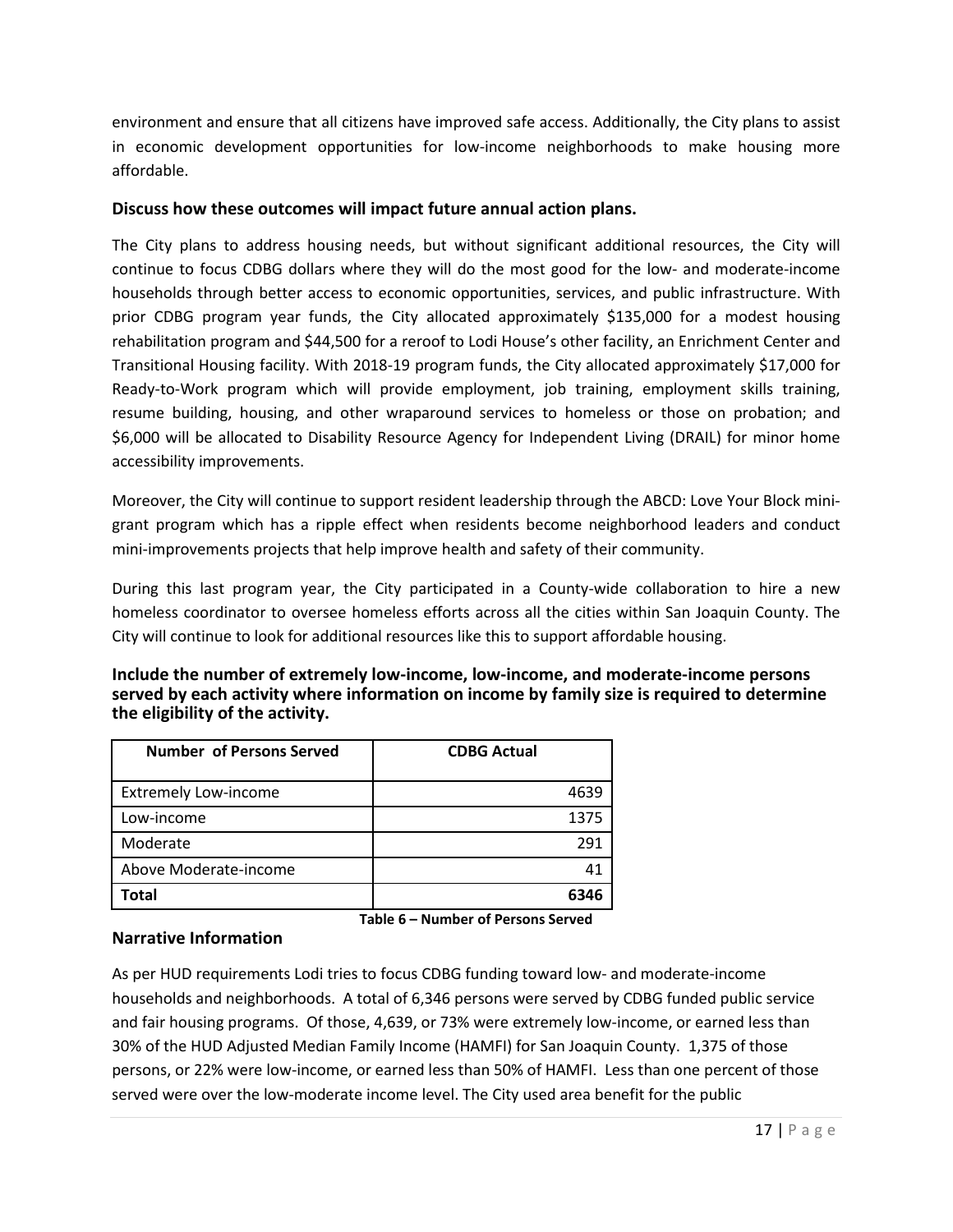infrastructure projects that were intended to benefit low-income neighborhoods. For example, The Graffiti Abatement Program served neighborhoods that were approximately 66% low-income.

**Summarize the city's efforts to address "worst case needs" and progress in meeting the needs of persons with disabilities? Worst-case housing needs are defined as low-income renter households who pay more than half of their income for rent, live in seriously substandard housing, which includes homeless people, or have been involuntarily displaced. The needs of persons with disability do not include beds in nursing homes or other service-centered facilities.**

The City does not have sufficient funds to construct new affordable housing. In such a climate, the City looks for alternative ways to support affordable housing, such as helping preserve existing affordable housing through the rehabilitation projects mentioned below. The City continues to look for projects which would support affordable housing for low-income Lodi residents, some of which may be homeless, at-risk of homelessness, and/or disabled. During the 2017-18 program year, the City awarded Lodi House with approximately \$70,000 to rehabilitate its short-term shelter and it long-term facility, both of which service homeless women and children. Not only do they provide shelter, but support services designed to help the residents develop healthy lifestyles that will lead to employment and independence.

During 2017-18 as well, the City awarded CDBG funds to Second Harvest which provides groceries and fresh produce to low-income persons, including homeless, seniors, and disabled. The City awarded funds to LOEL Senior Center to serve meals to home-bound seniors, most of which are disabled and lowincome. Additionally, the City works with its homeless committee to find more strategies to address needs of homeless individuals. As a result, the City appointed a police officer in early 2017 as Homeless Liaison Officer. He conducts street outreach and connects them with resources and local social service providers. Since beginning, the Officer has reported success in helping individuals get housing and resources they need to be healthier.

The need for more affordable housing units far exceeds the capacity and resources of neither the City to address, nor any city generally. Recognizing this, the State has recently passed legislation to address this deficiency.

In early 2018, the City adopted its Americans with Disabilities Act Transition Plan. The purpose of this plan is to ensure that persons with disabilities have equal access to civic life, including facilities, programs, services and events. Please see Sections 2 and 3 for planned modifications to improve accessibility. The plan can be found online at:

http://www.lodi.gov/community\_development/index.html.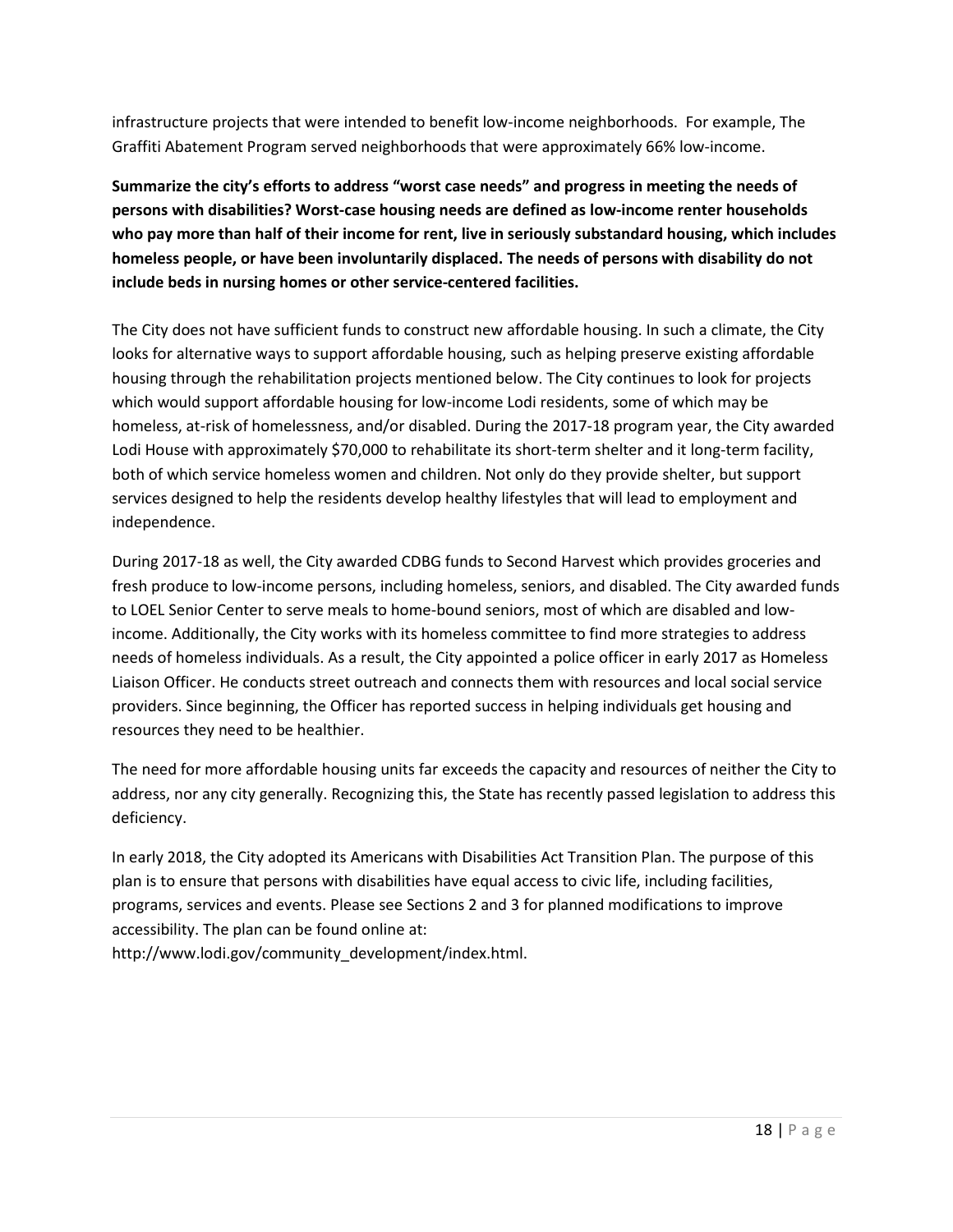## **CR-25 - Homeless and Other Special Needs 91.220(d, e); 91.320(d, e); 91.520(c)**

**Evaluate the jurisdiction's progress in meeting its specific objectives for reducing and ending homelessness through:**

## **Reaching out to homeless persons (especially unsheltered persons) and assessing their individual needs**

The City is a participant in the Committee on Homelessness, made up of key City staff, representatives from the Salvation Army, local faith-based organizations, and the Lodi Community Foundation, a local philanthropic organization. Led by the Lodi Community Foundation, this task force has built consensus and support to explore several short- and long- range solutions to reduce homelessness and mitigate its effect on the community. This culminated in the creation of a "Report on Homelessness in Lodi" which was presented to the Lodi City Council in September of 2015. The City Council adopted that report and the long- and short- term strategies that were incorporated within. The City has remained actively involved in the monthly Committee and Sub-committee meetings and has consolidated the other homeless outreach efforts into these meetings.

The City was involved with the Continuum of Care (CoC) in the planning and execution of the Countywide Point-in-Time Homeless Count that took place in January 2017.

The City values its relationships with homeless service providers and reaches out to those providers for input on needs. Many of the homeless service providers also attend the City Council meeting to provide feedback on the homeless population.

The City staff keeps updated on San Joaquin County Emergency Food and Shelter Board to stay updated on current funding and agencies providing services.

As mentioned above, the City appointed a police officer in early 2017 as Homeless Liaison Officer. He conducts street outreach and connects them with resources and local social service providers. The Officer has reported success in helping individuals get housing and resources they need to be healthier and off the streets.

Lastly, the Lodi Improvement Committee, a City Board/Commission with members appointed by the Mayor and City Council, is also a forum for discussing, gathering information, and promoting actions regarding homeless issues, among other resident driven topics, in the City. City staff provides support to help this group meet its goals.

## **Addressing the emergency shelter and transitional housing needs of homeless persons**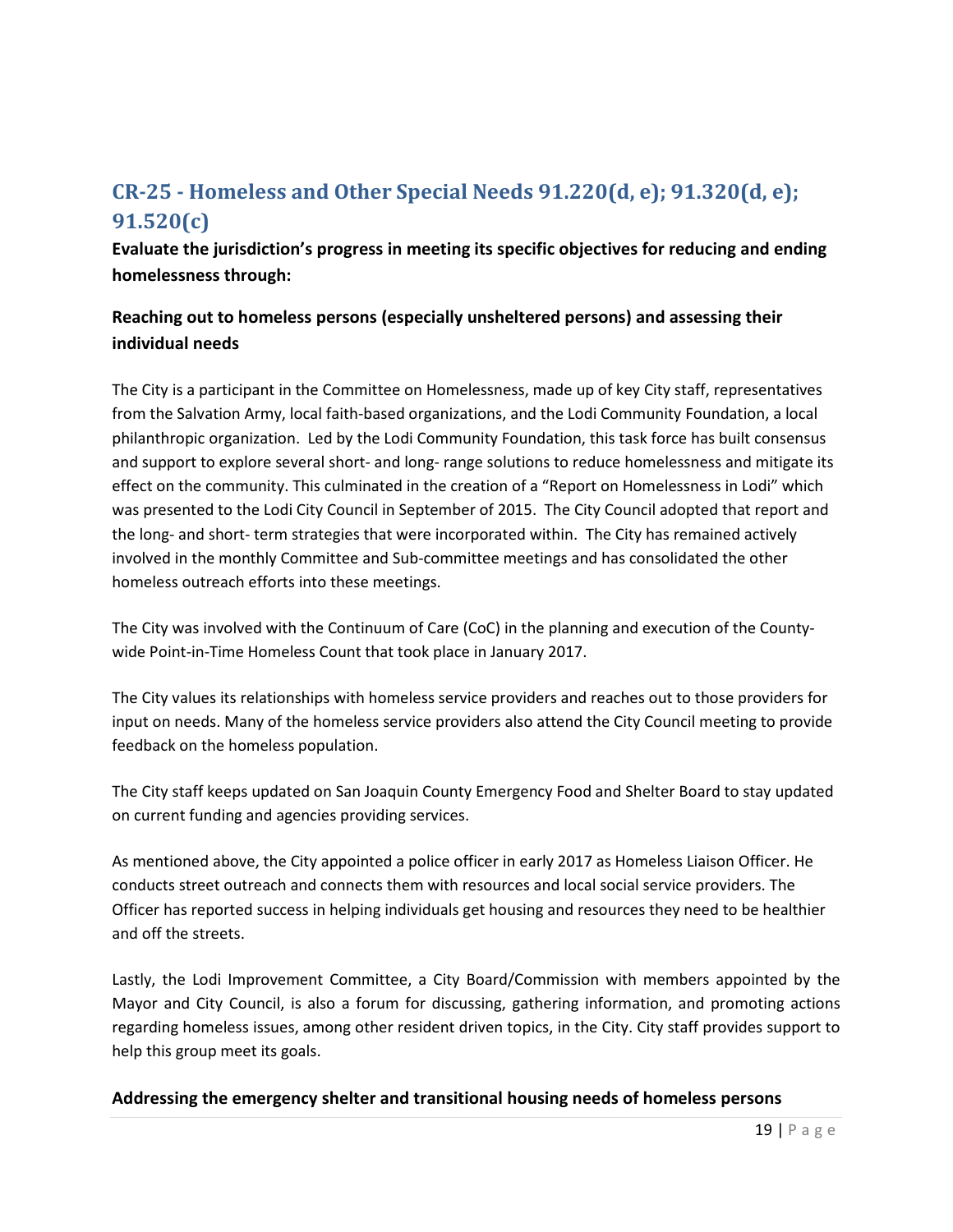Residents of emergency shelters and transitional housing often need access to additional basic human needs, such as food and adequate nutrition. Recognizing the need for more transitional housing as voiced by service providers, the City planned to fund the Salvation Army's rehabilitation of a home into a transitional living center for homeless persons during the 2016-17 plan year. Due to delays in starting the project, those funds were reallocated to Lodi House's transitional and long-term shelters. The City will continue to look for projects that address housing needs of homeless persons.

Additionally, the City supports this need by consistently providing funds to Second Harvest Food Bank which provides bulk food goods to these shelter operators. One of the key points identified through the Homeless Task Force is the need for broad spectrum of housing types beyond emergency shelters, including supportive and transitional housing. This is also a subject that is addressed through the recently completed Housing Element and the Analysis of Impediments to Fair Housing Choice. For the 2018-19 program year, the City will be adding Emergency Food Bank which also provides for the lowincome and homeless.

Lastly, the City supports the LOEL Senior Center to provide food and nutrition for seniors who might otherwise not have the funds.

**Helping homeless persons (especially chronically homeless individuals and families, families with children, veterans and their families, and unaccompanied youth) make the transition to permanent housing and independent living, including shortening the period of time that individuals and families experience homelessness, facilitating access for homeless individuals and families to affordable housing units, and preventing individuals and families who were recently homeless from becoming homeless again**

The City uses several strategies to assist chronically homeless. The following activities have occurred or are in the process.

- The City looks for ways to partner with local service provider Grace and Mercy Charitable Foundation to expand their services to provide a day drop-in center where the homeless can access training and services. While the recent rehabilitation project did not move forward as planned, the City will continue to look for future opportunities to support them.
- The City created a Homeless Liaison Officer within the Lodi Police Department, who works directly with the local unsheltered homeless to offer assistance, connect them with available services and find placement in shelters and more permanent housing.
- The City and Lodi Improvement Committee works with local hotel/motel owners to create affordable housing opportunities.
- An 80-unit affordable senior housing project was completed in 2017. It provides available units to allow for homeless seniors and seniors at risk of homelessness.
- The City will continue to provide support to Second Harvest Food Bank and Emergency Food Bank which provide food to many local Lodi service providers that then pass this along to homeless and at-risk homeless individuals and families. Healthy food contributes to better heath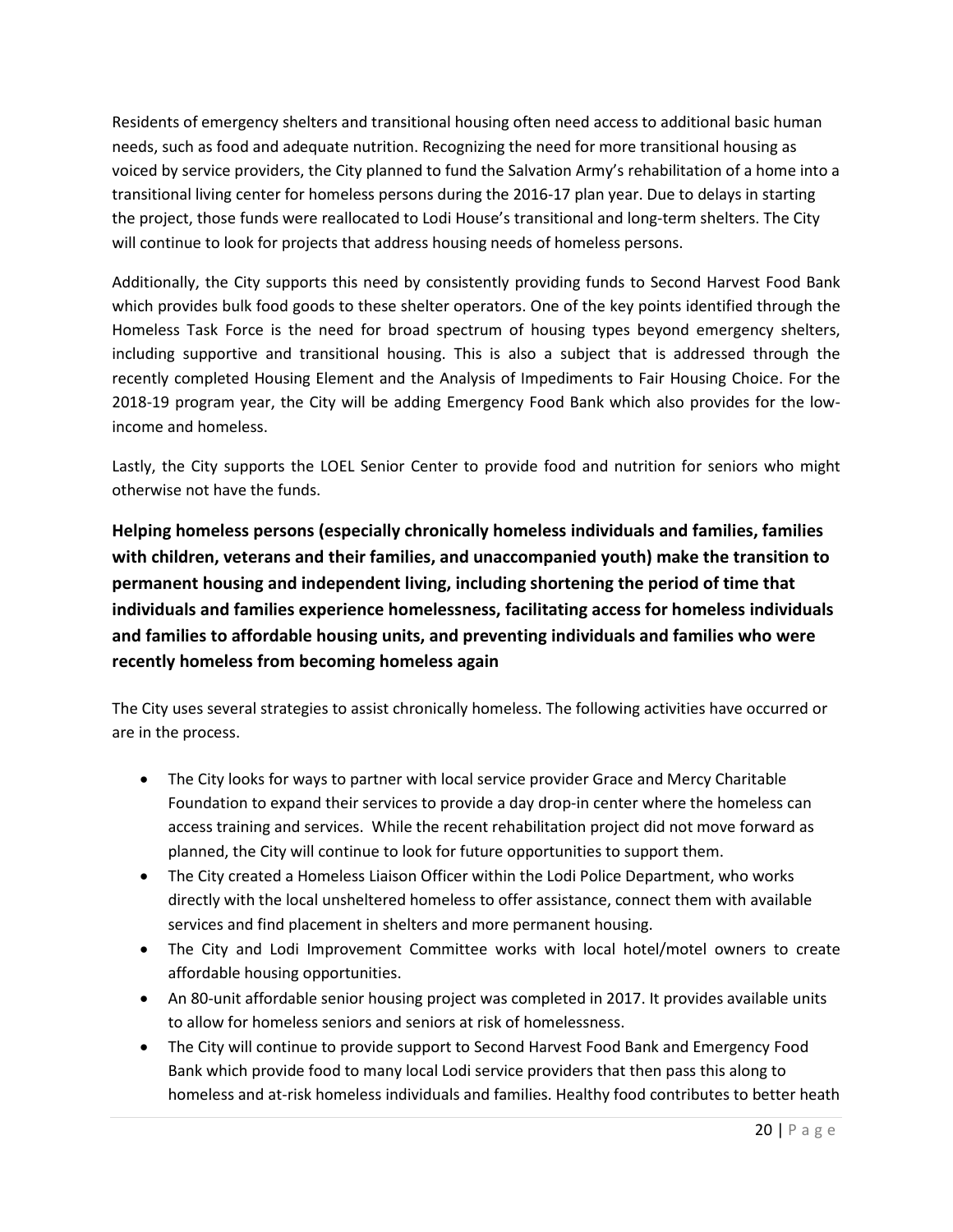and can reduce financial stress due to medical costs, which can be a factor in homelessness.

- The City will continue to support the Continuum of Care's efforts to create additional beds for chronically homeless persons through two primary strategies: (1) having the CoC apply for additional new Shelter Plus Care funding that will target the chronically homeless, and (2) increasing the number of beds for the chronically homeless by modifying existing Shelter Plus Care programs that do not specifically target chronically homeless persons. This second strategy would be achieved by providing chronically homeless persons with a priority when filling vacancies in non-targeted Shelter Plus Care programs as they occur.
- The City worked with the Committee on Homelessness to initiate a construction trades training pilot program where homeless individuals have opportunity to obtain the skills necessary to seek gainful employment.
- The City collaborated with San Joaquin County to create a new position for better coordination of homeless resources and services across the County.
- During the 2018-19 program year, the City will fund a Ready-To-Work program that will provide employment, job training, employment skills training, resume building, housing, and other wraparound services to homeless or those on probation.

**Helping low-income individuals and families avoid becoming homeless, especially extremely low-income individuals and families and those who are: likely to become homeless after being discharged from publicly funded institutions and systems of care (such as health care facilities, mental health facilities, foster care and other youth facilities, and corrections programs and institutions); and, receiving assistance from public or private agencies that address housing, health, social services, employment, education, or youth needs**

<span id="page-20-0"></span>To assist families in avoiding homelessness, the City has supported the Community Partnership for Families youth program which promotes the mental, emotional, social, and educational well-being of Lodi's youth, which in turn helps them to make positive choices about their future, including efforts at schools and with career opportunities. Some youth come from families that have experienced multigenerational poverty, and this program contributes to ending that cycle. The Community Partnership program takes a holistic look at family health as part of their programming and to help improve core factors facing at-risk youth in the City.

The City also supports Second Harvest Food Bank, which helps families teetering on the edge of homeless. Additionally, some of Lodi's seniors are on limited incomes and face medical care expenses. To assist these residents in avoiding homeless, the City provided LOEL Center with assistance for its Meals on Wheels Program. These are both hot and cold meals that also tailored to the nutritional and dietary needs of elderly residents. Meals are delivered directly to seniors who are also screened for other needs.

Lastly, Foster Care programs in San Joaquin County are overseen by the Human Services Agency. In California, state law requires public foster care programs to provide an Independent Living Program and that a transition plan be formulated for all youth preparing for emancipation. The City will continue to work with the Human Services Agency and the CoC members to assist youth exiting the foster care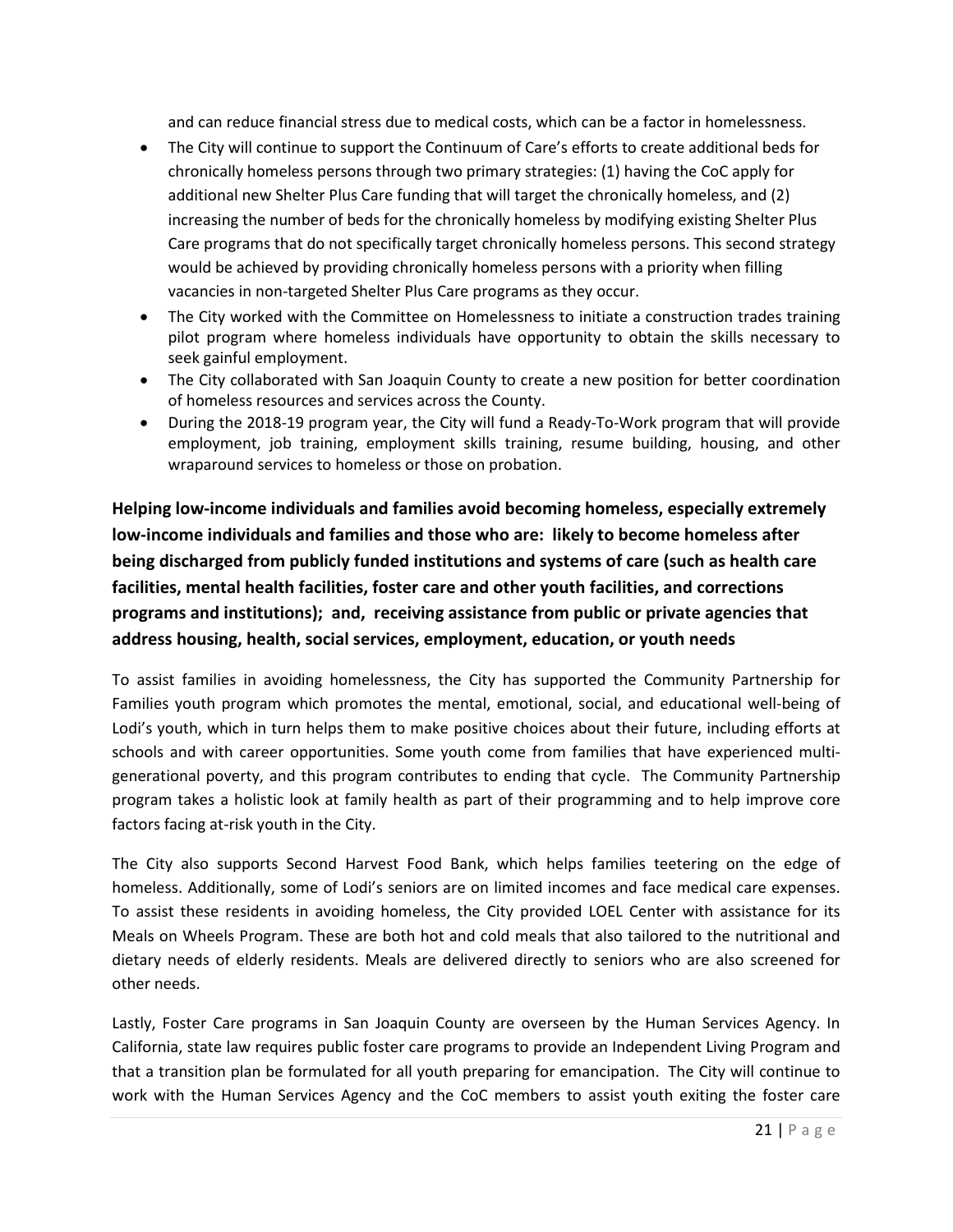system. The City will contribute in identifying best practices for keeping youth exiting foster care from becoming homelessness.

## **CR-30 - Public Housing 91.220(h); 91.320(j)**

#### **Actions taken to address the needs of public housing**

The Housing Authority of the County of San Joaquin (HACSJ) is the public housing agency serving the City of Lodi. HACSJ is independent of the City of Lodi, and the City retains no control over its funding or implementation of programs.

## **Actions taken to encourage public housing residents to become more involved in management and participate in homeownership**

HACSJ encourages public housing residents to participate in policy, procedure, and program implementation and development through its Resident Advisory Board. HACSJ also distributes a newsletter to all residents, which contains relevant news, information on training and employment opportunities, and other community resources available to public housing residents. Public housing residents also participate in the development of the HACSJ five-year and annual plans. The Resident Services Division distributes a survey to prioritize residents' needs and schedule short- and long- term improvements.

## **Actions taken to provide assistance to troubled PHAs**

HACSH is not designated as "troubled."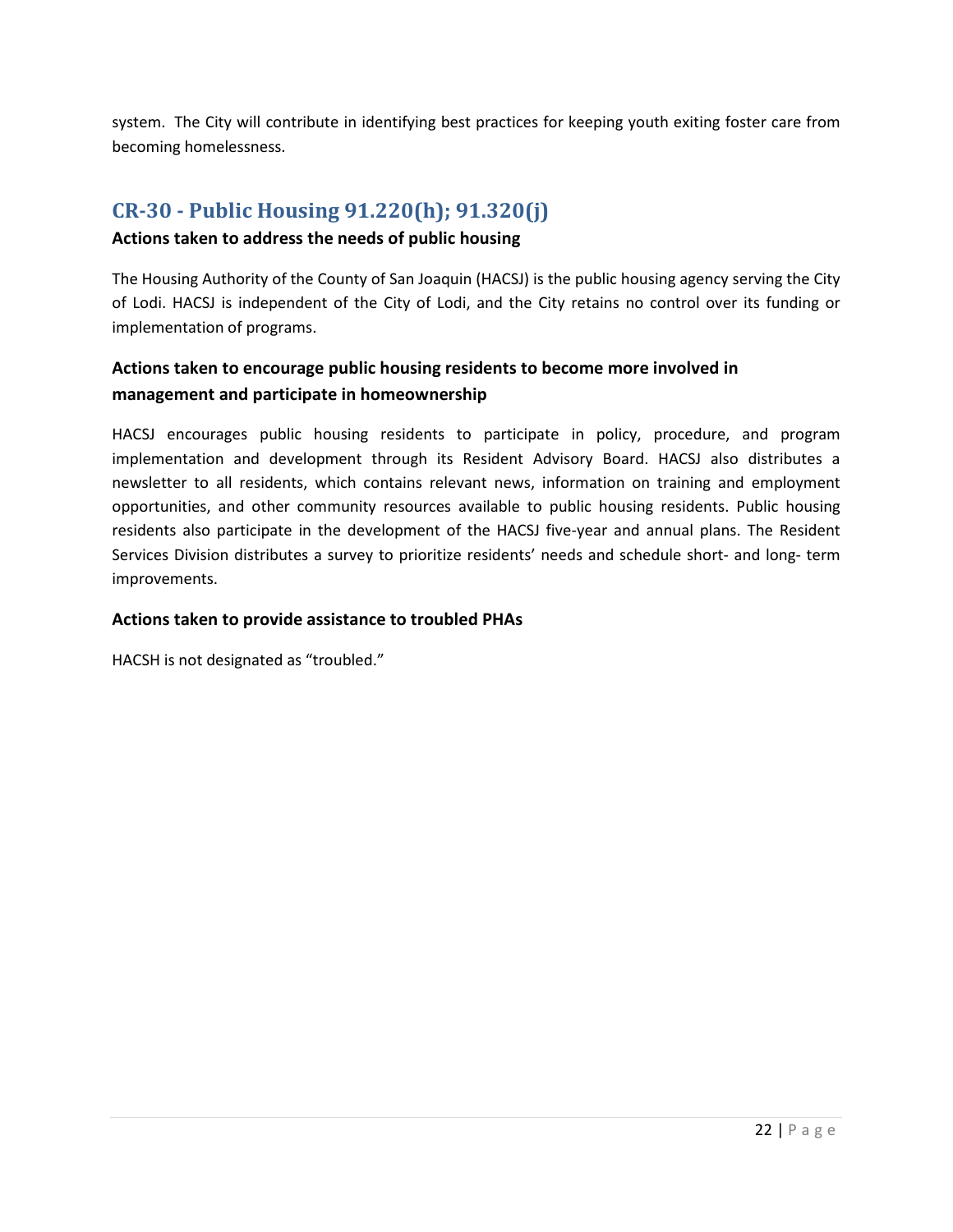## <span id="page-22-0"></span>**CR-35 - Other Actions 91.220(j)-(k); 91.320(i)-(j)**

**Actions taken to remove or ameliorate the negative effects of public policies that serve as barriers to affordable housing such as land use controls, tax policies affecting land, zoning ordinances, building codes, fees and charges, growth limitations, and policies affecting the return on residential investment. 91.220 (j); 91.320 (i)**

In 2017-18, the City engaged in the following activities to foster and maintain affordable housing:

- In 2016, the City completed its review and update to its Housing Element, as well as an update to the Analysis of Impediments to Fair Housing Choice (AI) that was reviewed and approved by HUD's Office of Fair Housing and Equal Opportunity. Any barriers to affordable housing identified through those documents will be addressed by the City.
- The City has finally seen the development of Eden Housing an affordable senior housing project that has been in the works for the past eight years. This project will provide 80 units that will serve a broad spectrum of low-income seniors.
- The City is continuing to work with Habitat for Humanity to identify existing housing or vacant sites to be purchased and rehabilitated/developed as affordable housing.

## **Actions taken to address obstacles to meeting underserved needs. 91.220(k); 91.320(j)**

In 2017-18, the City supported the following programs to address underserved needs:

- Community Partnership for Families services assisted in reaching predominantly Hispanic youth and their families.
- LOEL Senior Center provided food and nutrition and social interaction to homebound seniors.
- San Joaquin Fair Housing Association provided housing counseling services to 347 Lodi residents.
- Second Harvest Food Banks provided 5,732 needy families (includes all members) with food within the Target Area.
- In addition, the City assisted Eden Housing with the efforts to secure funding for the development of an 80-unit affordable, senior housing project on Tienda Drive.

## **Actions taken to reduce lead-based paint hazards. 91.220(k); 91.320(j)**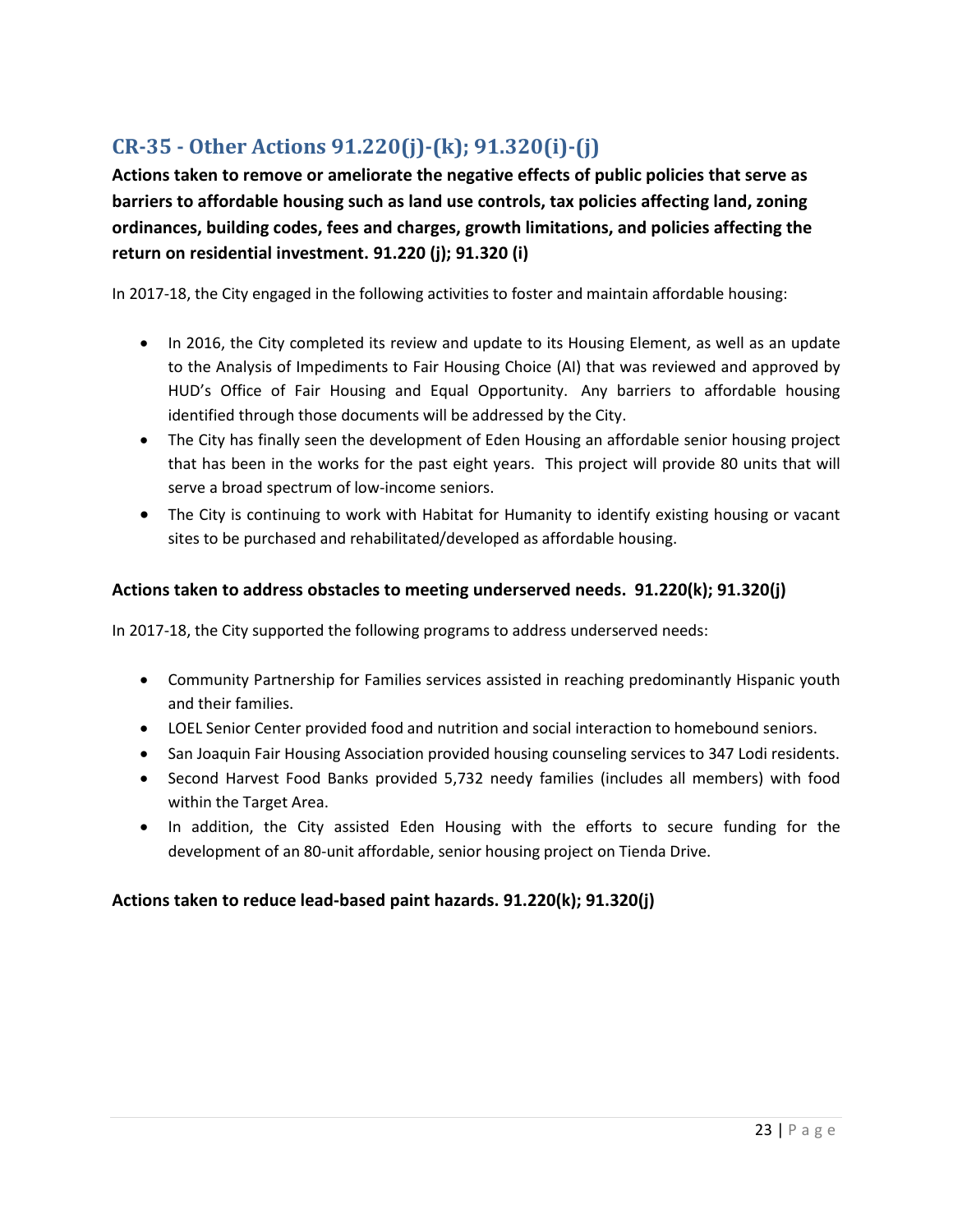In 2017-18, the City will offer the following programs to reduce lead-based paint hazards:

- All the City's capital improvement projects follow lead-based paint safety regulations and policies.
- The City will continue to provide lead-based paint testing as a component of its housing repair and rehabilitation programs when required by HUD regulations. Given the age and condition of Lodi's housing stock, there are a significant number of homes where lead-based paint testing is needed.

#### **Actions taken to reduce the number of poverty-level families. 91.220(k); 91.320(j)**

In 2017-18, the City provided assistance to at-risk youth and their families, to homeless and/or lowincome youth, to low-income families who need food assistance and to homebound seniors. Counseling, social activities, self-improvement strategies, and multiple resource were provided to these individuals and families to help them achieve more stable and health lives. Specifically, the following nonprofits provided these instances of service to Lodi residents:

- Second Harvest: 27,558 units of service
- LOEL Senior Center: 23,758 service units
- Community Partnership for Families: 777 units of service
- San Joaquin Fair Housing: 347 individuals served

#### **Actions taken to develop institutional structure. 91.220(k); 91.320(j)**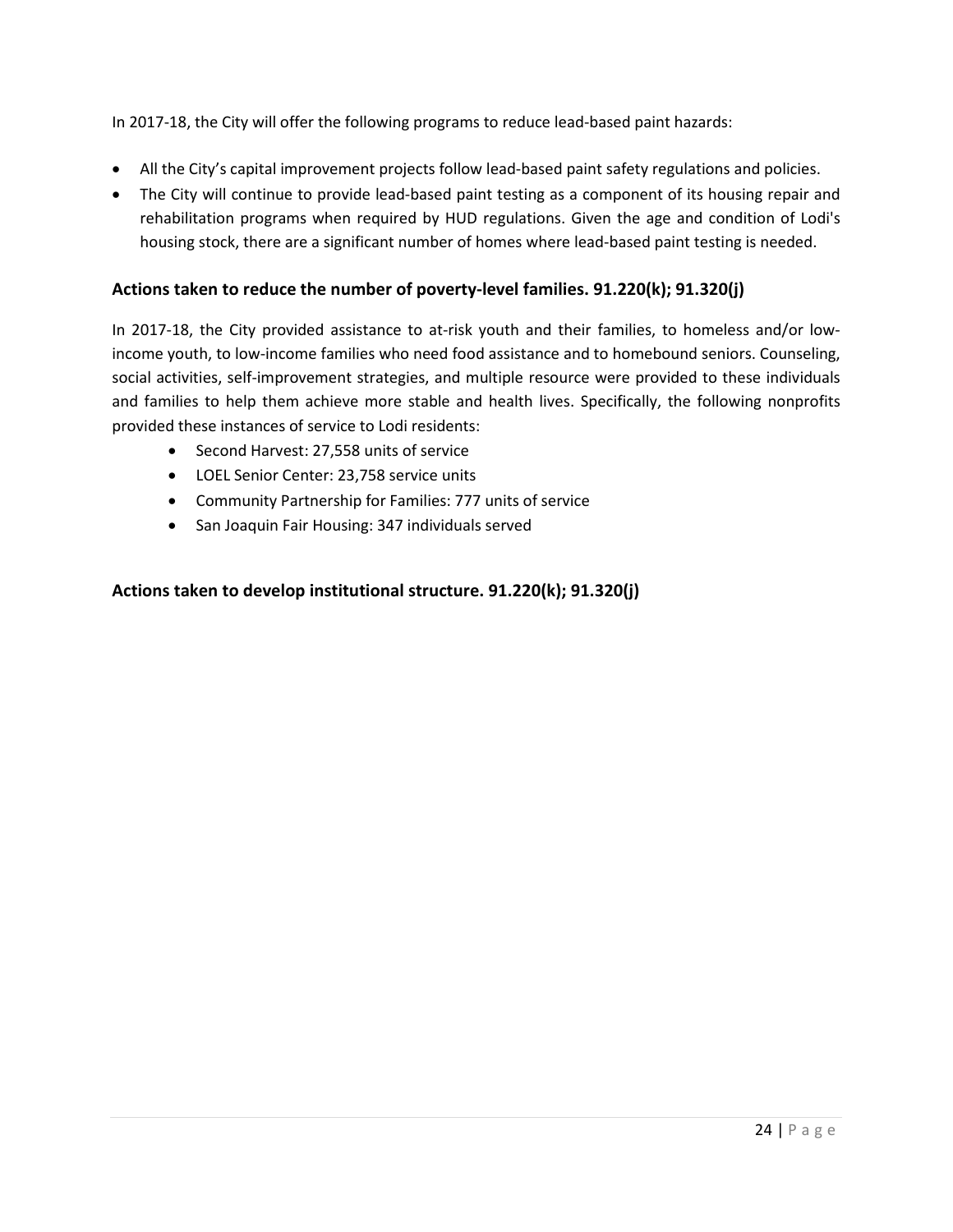The City's CDBG-funded programs are administered by the City's Community Development Department, Neighborhood Services Division. This Division works collaboratively with the other departments/subdivisions, such as Planning, Code Enforcement, Public Works, and others. Also, City staff is the liaison to the Lodi Improvement Committee and stays updated on Lodi's Committee on Homelessness and the Federal Emergency Food and Shelter Program Board. Participation in these committees help the City's CDBG program stay current and aware of the most pressing community needs, as well as, allows networking/problem solving with local/regional social service providers and to bring in additional resources to meet these needs.

A significant gap in access to social services for Lodi residents is due to a lack of social services within the City. Many services are located outside of Lodi, usually in Stockton. The City's GrapeLine bus system connects to San Joaquin Regional Transit, which goes to Stockton. Residents; however, are often deterred by the cost, number of transfers, and length of trips. Since 2014, the City has encouraged and is pursuing opportunities for out-of-town service providers to have satellite facilities/offices in Lodi. Three potential sites were considered but became unavailable. Due to uncertainly with the location, project funds were reallocated during 2017-18 program year.

The City has updated its Housing Element where it discussed issues such as multi-family and affordable housing, and review of existing HUD-funded housing programs and an evaluation of their effectiveness.

## **Actions taken to enhance coordination between public and private housing and social service agencies. 91.220(k); 91.320(j)**

The City will continue to participate in regional coordination of services through the Lodi Committee on Homelessness and other networking opportunities.

## **Identify actions taken to overcome the effects of any impediments identified in the jurisdictions analysis of impediments to fair housing choice. 91.520(a)**

Currently, the City funds the San Joaquin Fair Housing Association which provides phone and in-person fair housing counseling. Staff provides resources, information, and advocacy to Lodi residents who have experienced discrimination in housing and landlord tenant issues. The Association also attended two resources fairs in Lodi to increase resident awareness of these resource, and the co-facilitated a landlord training with CRLA. The City procured services with California Rural Legal Assistance (CRLA) to also provide systematic and thorough discrimination testing at five sites in Lodi, to conduct resident surveys at two sites. While no clear acts of discrimination were found as a result of the tests and survey, CRLA made recommendations in its final report to addresses a few areas of improvement: improved education for residents who fear retaliation if they report issues; greater outreach to bilingual residents, offer more landlord trainings, to name a few. Additionally, the City will take actions as recommended from the recently completed and approved Analysis of Impediments. Actions taken during 2017-18 plan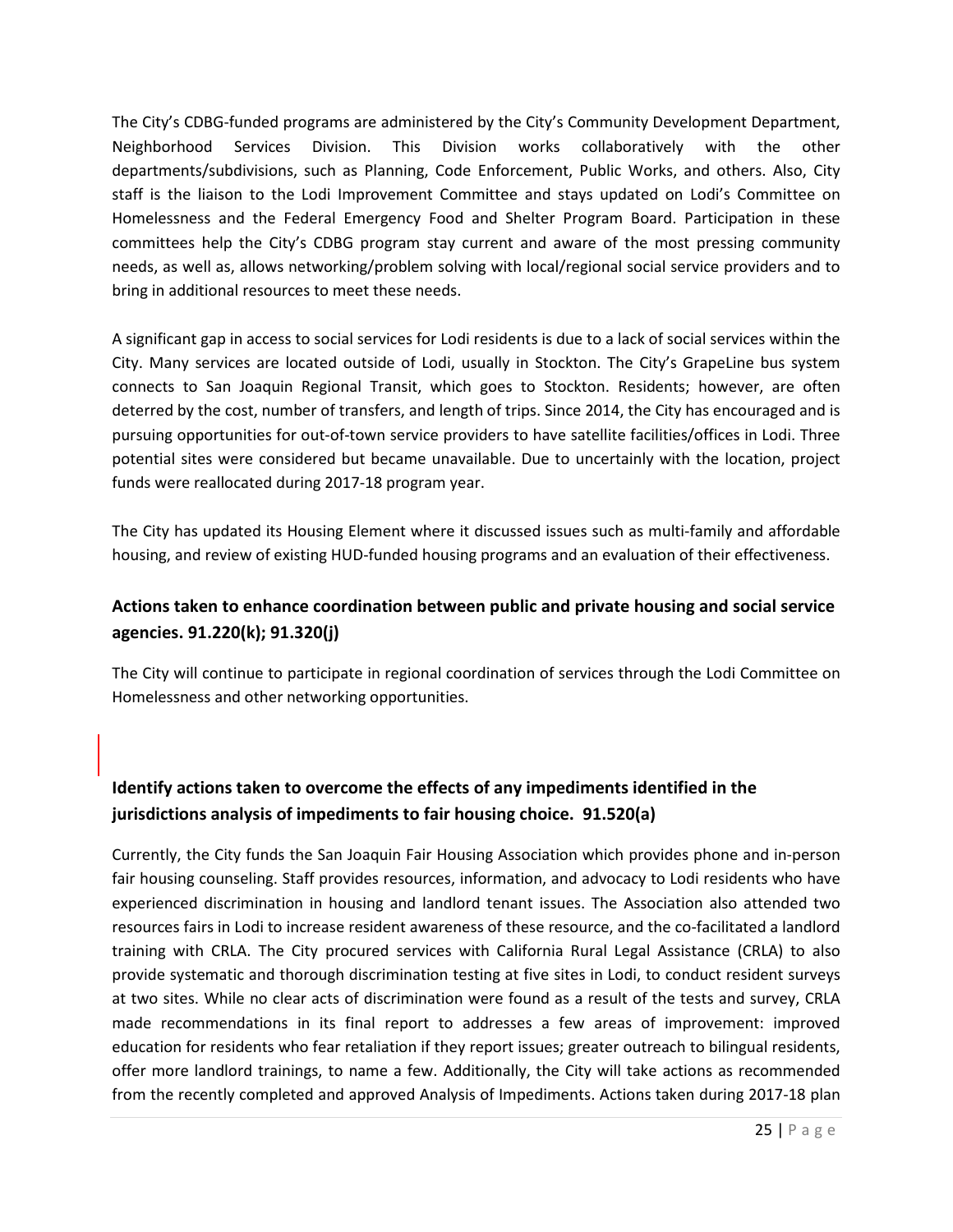year to overcome the identified impediments are as follows:

1. Lack of sufficient subsidized and unsubsidized affordable housing supply, particularly for low-income special needs households:

• Goal: The City will study the feasibility of a residential rehabilitation and improvement grant program for low-income, which will allow low-income homeowners with disabilities and landlords to make accessibility improvement to their homes. The City planned to study program feasibility within one year of adoption. If financial resources are available, develop grant program within three years of adoption. Action: The City's new housing rehabilitation program is anticipated to begin during the next 2018-19 program year.

2. Lack of available rental housing subsidy for lower-income households.

• Goal: The City will continue to support the San Joaquin County Housing Authority in its administration of the Housing Choice Voucher rental assistance program, which will include distribution of program information at the Community Development public counter, distribution of program information to rental property owners as part of the City's code enforcement activities, annual meetings with representatives of the Housing Authority to discuss actions the City can take to encourage greater participation in the Voucher Program by rental property owners, and creation and maintenance of a link to the Housing Authority's website on the City's website. Action: A link to the Housing Authority website can be found here: www.lodi.gov.

3. Different origination and denial rates based on neighborhood.

- Goal: The City of Lodi will track fair housing complaints and cases lodged in the city to ensure that lenders are not violating fair housing law with discriminatory lending practices. Action: During 2017-18, we increased outreach to residents about their fair housing rights and how to seek assistance.
- Goal: The City of Lodi will support home purchase programs targeted to low/mod households, such as down payment assistance and homeownership mortgage counseling, as long as funding is available. The City may elect to pursue additional funding for down-payment assistance at a future time if funding becomes available. Action: The City started a First-Time Homebuyer program; however, due to housing market conditions and funding restrictions, the City reallocated funds to help improve Lodi House shelter.

4. Lack of information on the nature and basis of housing discrimination and the resources available to seek assistance.

• Goal: The City of Lodi will monitor the incidence of housing discrimination complaints and report trends annually in conjunction with the CAPER. Action: During the 2017-18 program year, San Joaquin Fair Housing reported mediation on 17 fair housing cases. This is up from last year's 14 cases; however, this is still less than the 26 cases two years ago. The additionally, the City has updated formal policies and procedures for persons with disabilities to request reasonable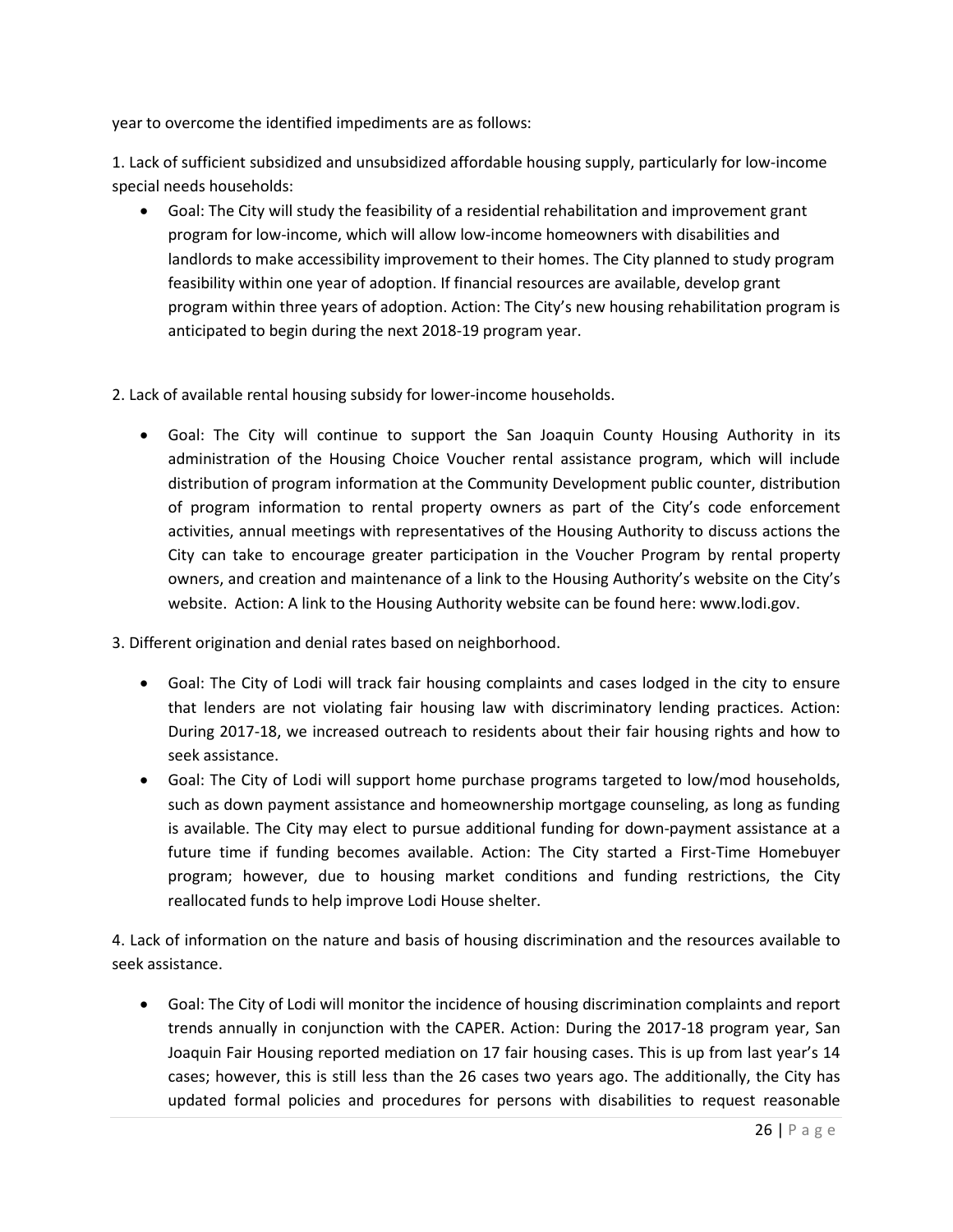accommodations to local planning and development standards. Information on the accommodations that a residents can request have been made available on-line and an ADA compliance officer has been identified as well. Information can be found here: www.lodi.gov/accessibility.

- Goal: The City of Lodi will include a review of prior year performance regarding affirmatively furthering fair housing in the annual planning for the use of CDBG funds. The City will identify funding support that addresses the removal of impediments or advancing specific fair housing goals. Action: During 2017-18, the City procured services from the California Rural Legal Assistance (CRLA) to provide housing discrimination testing at five sites and to conduct two resident surveys.
- Goal: The City will work with local agencies to improve the collection and reporting of information on discrimination, particularly based on religion, race and ethnicity, age, gender, marital status, presence/absence of children, and household size. These agencies include the apartment associations as well as the San Joaquin Fair Housing Association and other nonprofit groups that regularly come in contact with groups at risk of housing discrimination. Action: The City required that CRLA in its 17-18 activities gathering information and report on the types of discrimination that they find through various methods: research, tenant interviews, and firsthand testing.
- Goal: The City will conduct fair housing testing at least once every two years to identify the presence of discrimination. Testing will include at least five properties each time. In a five-year period, at least two types of discrimination (e.g., race, disability) will be tested. The City will consider partnering with neighboring jurisdictions to conduct regional testing and will submit a joint Request for Proposals to agencies that have the capacity and experience to complete testing. If a joint effort is infeasible, the City will consider other ways to ensure that discrimination testing is occurring, either by contracting individually or by participating in capacity building with the San Joaquin Fair Housing Association to ensure that there are no discriminatory marketing practices in the city. Action: As mentioned above, City procured services from the California Rural Legal Assistance (CRLA) to provide housing discrimination testing at five sites and to conduct two resident surveys.
- Goal: The City will continue to work with the San Joaquin Fair Housing Association to improve outreach to residents at risk of discrimination, including marketing, educational efforts, and partnerships with other agencies (schools, utilities, etc.) in the dispersal of fair housing informational materials. Action: During 2017-18, the City requested that San Joaquin Fair Housing provide training to landlords in Lodi on fair housing practices, among other best housing practices. The organization provided one training and attended to resource fairs in Lodi.
- 5. Concentration of lower-income households and minority households in less desirable neighborhoods.
	- Goal: The City encourages a mixture of household incomes in new developments. As part of the Annual Action Plan, the City will track changes in geographic concentrations for lower-income and minority households. Action: The City continues to support projects through its CDBG funding that target the geographic concentrations of lower-income and minority households.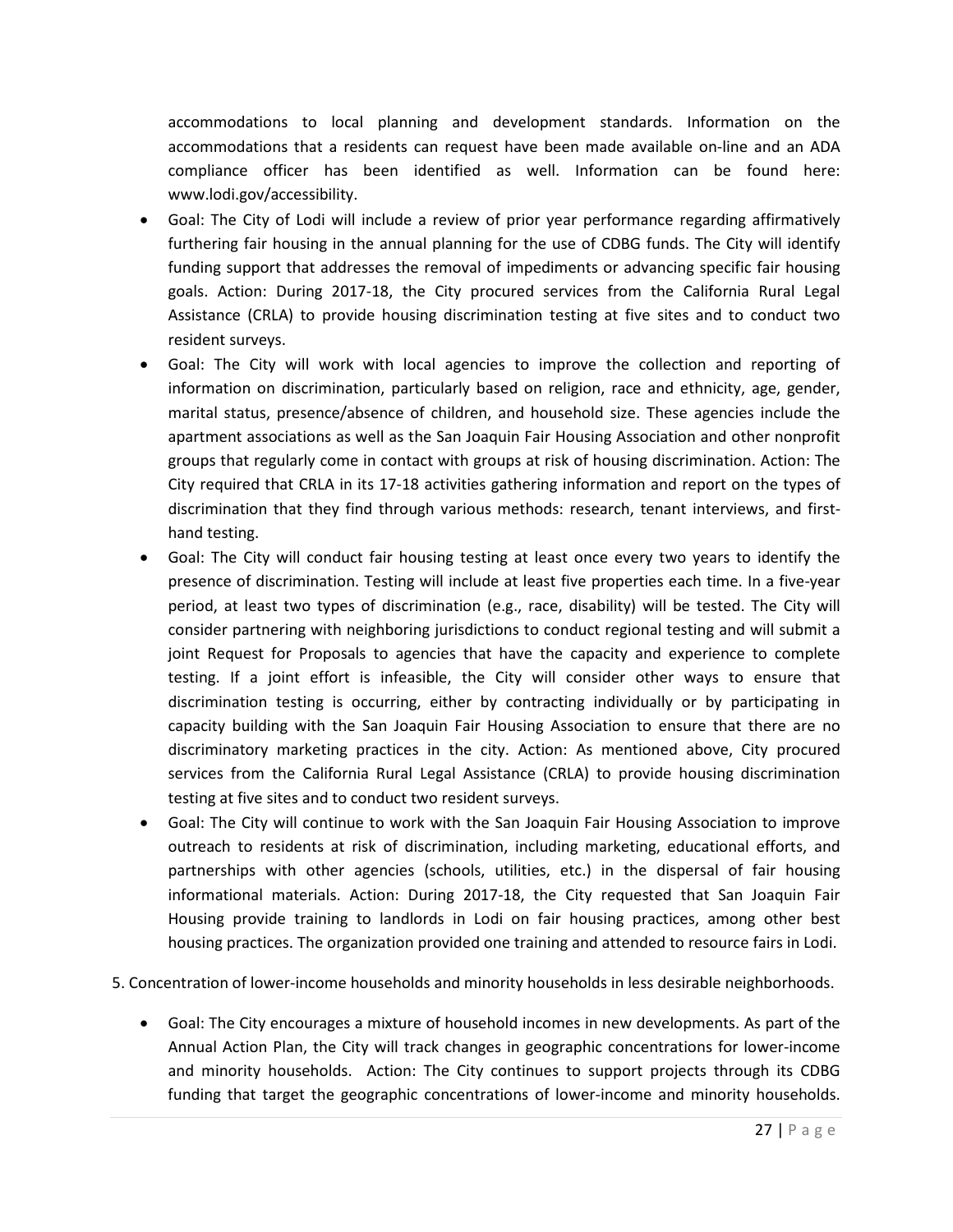These concentrations continue to be located on the eastern sides of the community. Additionally, the development of the 80-unit affordable senior housing project has made a huge step toward the creation and distribution of affordable housing for low-income and minority households. City staff will work with the developer/management company to ensure that there is the appropriate marketing of the project to our current low-income and minority communities.

#### 6. Fair Housing education

- Goal: The City will use mailings to educate people about fair housing and work with the Housing Authority to encourage a diverse applicant pool and good marketing in preparation for when units/vouchers are available. Action: During 2017-18, San Joaquin Fair Housing conducted outreach on fair housing including attendance at community events.
- <span id="page-27-0"></span>• Goal: The City will publish online the availability of housing services and programs in the city. Once a year, the City will publish information in Spanish to inform all persons with limited English language proficiency about the availability of housing services and programs in the city. The City also has bilingual staff available daily during business hours to assist. Updates to online and bilingual information will be conduction once a year. Bilingual staff available daily during business hours on an ongoing basis. Action: During 2017-18, the City posted marketing material in both Spanish and English for fair housing services.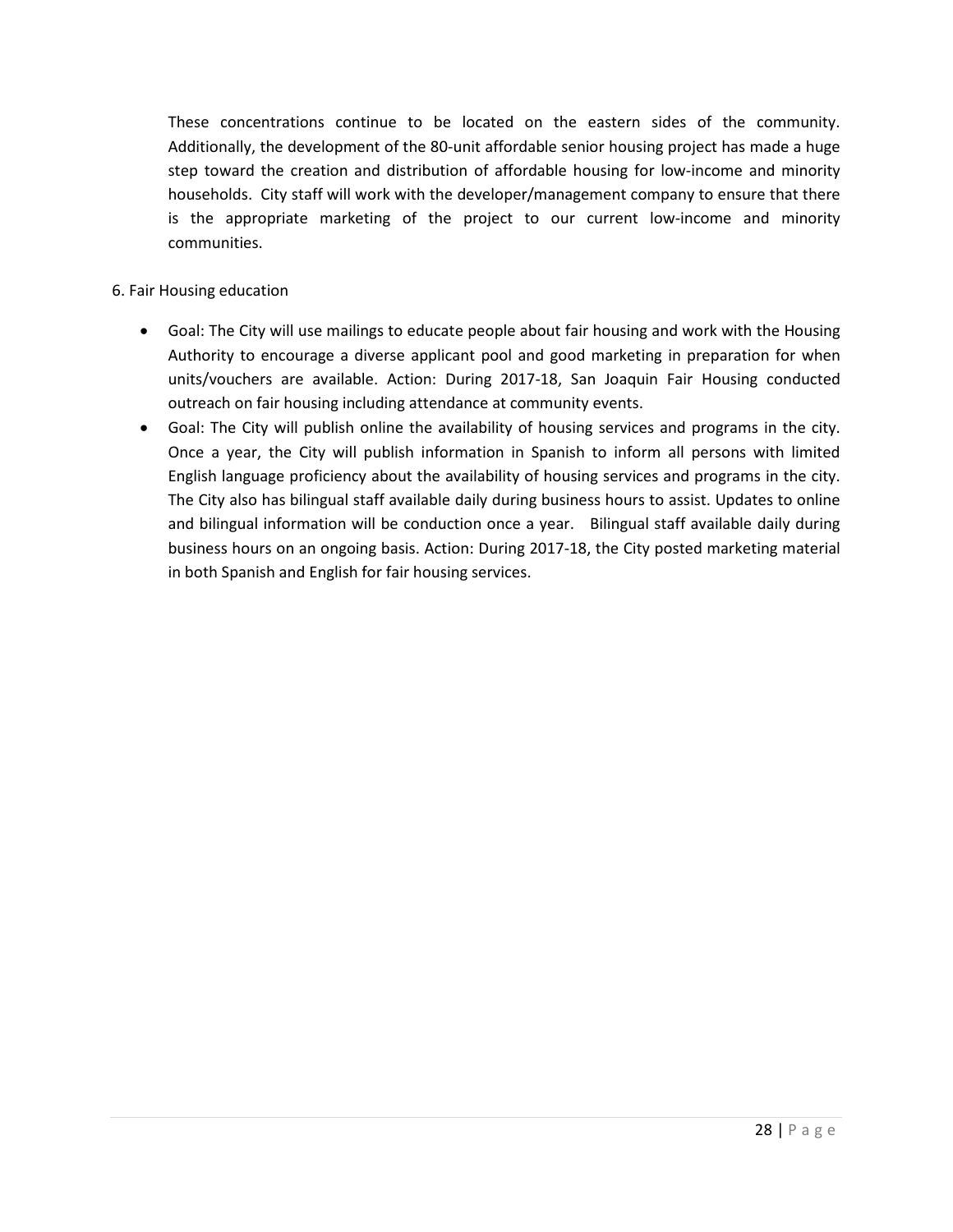## **CR-40 - Monitoring 91.220 and 91.230**

**Describe the standards and procedures used to monitor activities carried out in furtherance of the plan and used to ensure long-term compliance with requirements of the programs involved, including minority business outreach and the comprehensive planning requirements**

At the beginning of 2017-18, the City's CDBG program was administered by two staff, the Neighborhood Services Division manager and a program specialist. The Division manager has since left the City and the program specialist has taken over CDBG responsibilities. The program specialist oversees reporting requirements, monitors the budget, conducts procurement activities, enforces labor compliance standards, and more. They are available to offer assistance and answer questions of sub-recipients, and is in contact with each sub-recipient at least quarterly regarding quarterly reports or other matters. The Program Specialist has four years of experience, and is a contractor who is part of a team of experienced professionals to draw upon for expertise and assistance, as needed. The Program Specialist and team have over 10 years of experience in comprehensive implementation of the Consolidated Plan, Housing Element, Analysis of Impediments to Fair Housing and other planning documents.

Per HUD's recommendation, the City updated its monitoring procedures and conducted one on-site monitoring visit during the 2016-17 plan year. With these new policies, the City will be proactively assisting sub-recipients to be compliant with CDBG reporting and filing requirements. During 2017-18 program year, the City used the new formula (see table below) to select on-site monitoring with two subrecipients: San Joaquin Fair Housing and the City's own Graffiti Abatement program. The two monitorings resulted in a thorough discussion of services, answering questions about policies, collecting of program information, and ultimately, substantial compliance with HUD standards. The City's policy is also to conduct on-going desk monitoring of its subrecipeints throughout the year. This is done periodically and often at the time of quarterly reports. The City is in the process of scheduling another on-site monitoring during the 2018-19 program year.

More specifically, the City's policy was revised to state that 25% of subrecipients will be formally monitored (on-site) each program year, and that the following criteria will be used to select them.

| Criteria                                                          | Rating             |                                 |                                        | Selection |
|-------------------------------------------------------------------|--------------------|---------------------------------|----------------------------------------|-----------|
| The amount of the<br>applicable award                             | Less than $$2,500$ | Less than $$5,000$              | More than $$10,000$                    |           |
| Completeness and<br>accuracy of quarterly<br>reports and invoices | Complete           | Incomplete but<br>timely to fix | Incomplete and long<br>delay in fixing |           |
| Administrative capacity<br>with emphasis on staff<br>turnover     | Adequate           | Minimal gaps in<br>capacity     | Significant gaps in<br>capacity        |           |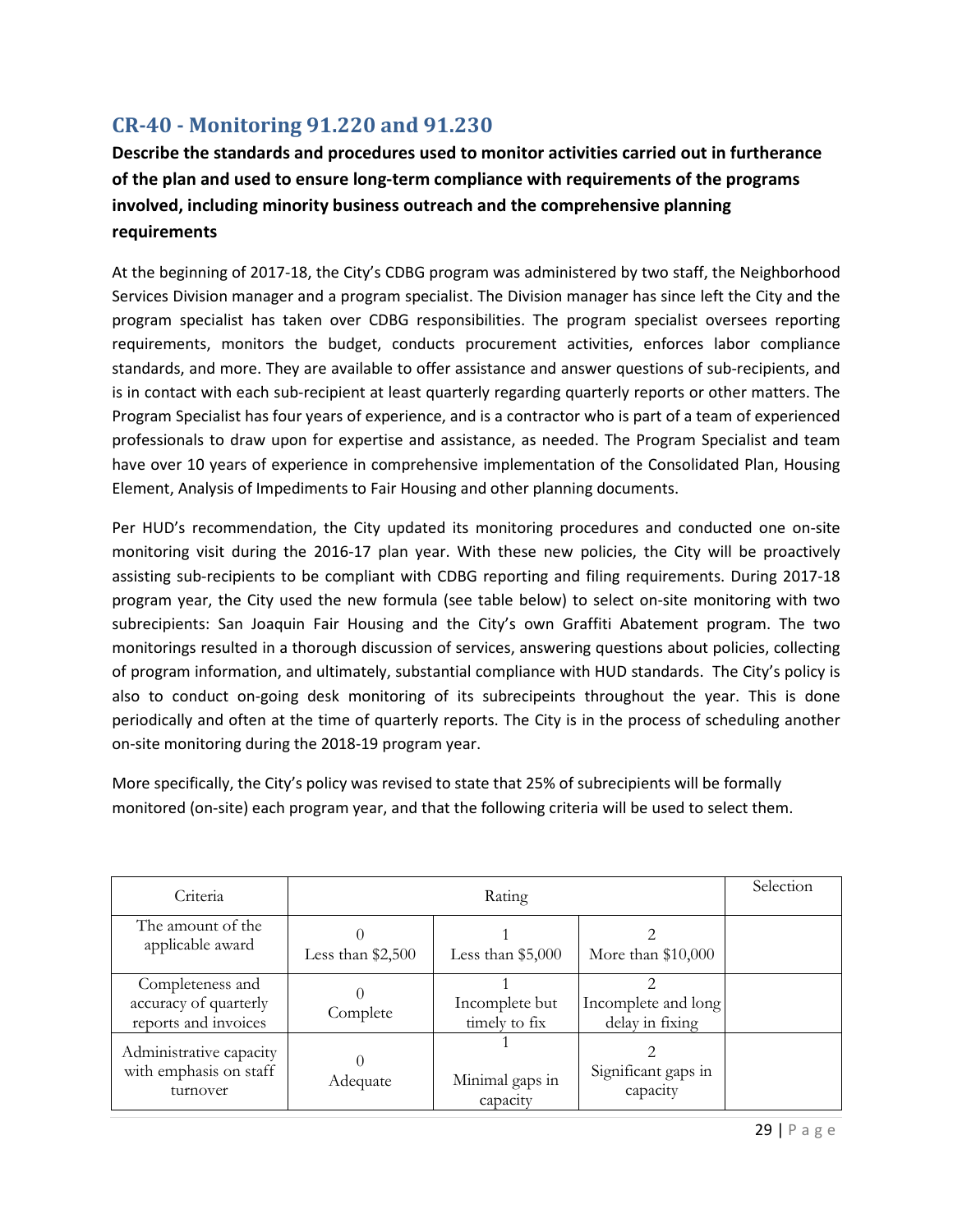| Length of time as CDBG                                      |                    |                                     |                                            |  |
|-------------------------------------------------------------|--------------------|-------------------------------------|--------------------------------------------|--|
| sub-recipient                                               | Less than 1 year   | At least one year                   | 2 or more years                            |  |
| Outcome of any previous<br>monitoring visit                 | No findings        | Findings resolved<br>within 60 days | Findings not<br>resolved within 60<br>days |  |
| Other factor                                                |                    |                                     |                                            |  |
| For reasons stated in the<br>"formal monitoring"<br>section | On-site monitoring | On-site monitoring                  | On-site monitoring                         |  |
|                                                             | Total Score:       |                                     |                                            |  |

## **Citizen Participation Plan 91.105(d); 91.115(d)**

## **Describe the efforts to provide citizens with reasonable notice and an opportunity to comment on performance reports.**

The City provided a draft of this CAPER to the public for comment 15-days prior to the City Council public hearing on September 19, 2017. The City posted and published a notice regarding the City Council hearing on the draft CAPER.

One element of the effective communications that we strive for as a public agency is in the written documents that we prepare that identify how we went about soliciting public comment for use of the funding, what we have proposed to do with our grant funding, and finally what we have accomplished with the use of those funds.

<span id="page-29-0"></span>The City received XX public comments.